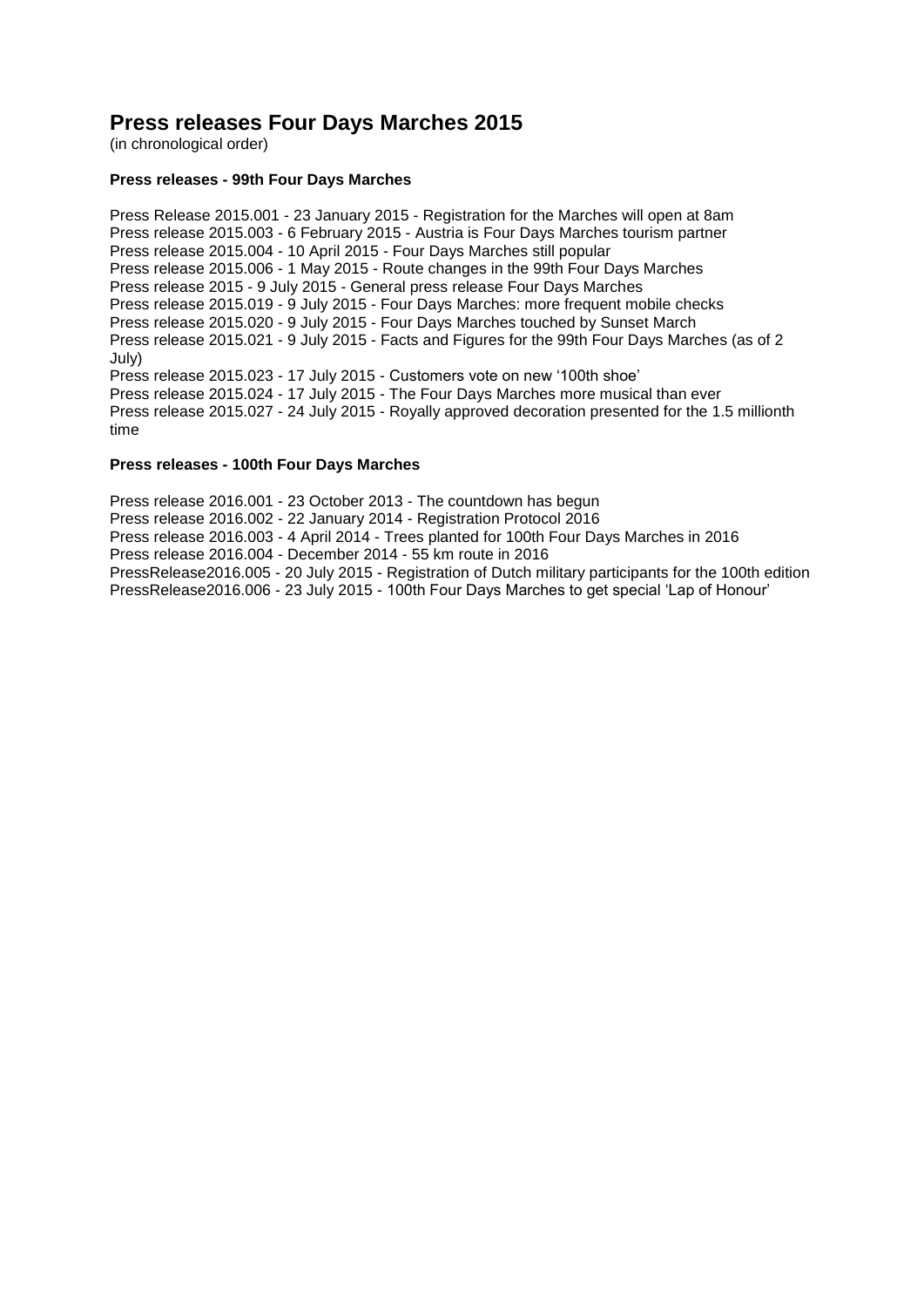# **Press releases - 99th Four Days Marches**

Press Release 2015.001 - 23 January 2015

# **Registration for the Marches will open at 8am**

Registration for the 99th International Four Days Marches Nijmegen, due to take place from 21 to 24 July this year, will open at 8am on Monday 2 February. Having been delayed 8 hours compared with last year for practical reasons, this new opening time is the only change to the registration procedure.

The registration limit for the 99th Four Days Marches has once again been set at 46,000. If the registration limit is exceeded, a draw will be held amongst first-time entrants, i.e. participants registering for reward 1. The draw only applies to those registered as individual participants.

The registration fee for the 99th Four Days Marches is €53.50. Members of KWBN, the walking association created on 1 January by the merger of KNBLO-NL and NWB, will be eligible for a  $\epsilon$ 5 discount.

# **Two periods**

As usual, there will be two registration periods this year. Registration period 1 is from 8am on Monday 2 February to midnight at the end of Friday 27 February inclusive. Those who successfully completed the 98th Four Days Marches last year may register during this first period. Girls and boys who turn 12 years old in 2015 may also register during the first period.

Registration period 2 is from 8am on Monday 2 March to midnight at the end of Friday 3 April inclusive. All others wishing to take part in the 99th Four Days Marches can register during the second period.

# **Draw**

If necessary, a draw will be held on Friday 10 April among the individual civilian participants who have not previously earned the Four Days Marches medal. Three groups will be exempt from the draw those born in 2003, those who were excluded by the draw from taking part in the 97th and 98th Four Days Marches and those who register through Via Vierdaagse.

# **Changes**

Almost no organisational changes have been made for the 99th Four Days Marches. The routes from 2014 have barely been changed, but Stichting DE 4DAAGSE is still considering the best route for walkers to take over the bridge, through Lent and along Oosterhoutsedijk on day 1, the Day of Elst. This is due to construction work on the bridge over the River Waal and around the new island 'Veur Lent'.

# **Website**

Stichting DE 4DAAGSE is expecting 99.7% of walkers to register for the Four Days Marches online once again. The regulations applicable to the 99th Four Days Marches and registration can be consulted on the official Four Days Marches website www.4daagse.nl.

# **Four Days Marches sponsored walk**

When registering for the 99th Four Days Marches on 2 February, participants can also take part in the Four Days Marches sponsored walk. Anyone who registers for the Four Days Marches can create a personal campaign page at www.devierdaagsesponsorloop.nl and choose a charity to raise money for through sponsorship. Creating a campaign page on this site makes it easy for walkers to find sponsors and a charity, as well as facilitating the administrative side of things. What is more, the site comes with a guarantee that every last cent of the sponsor money will go the chosen charity.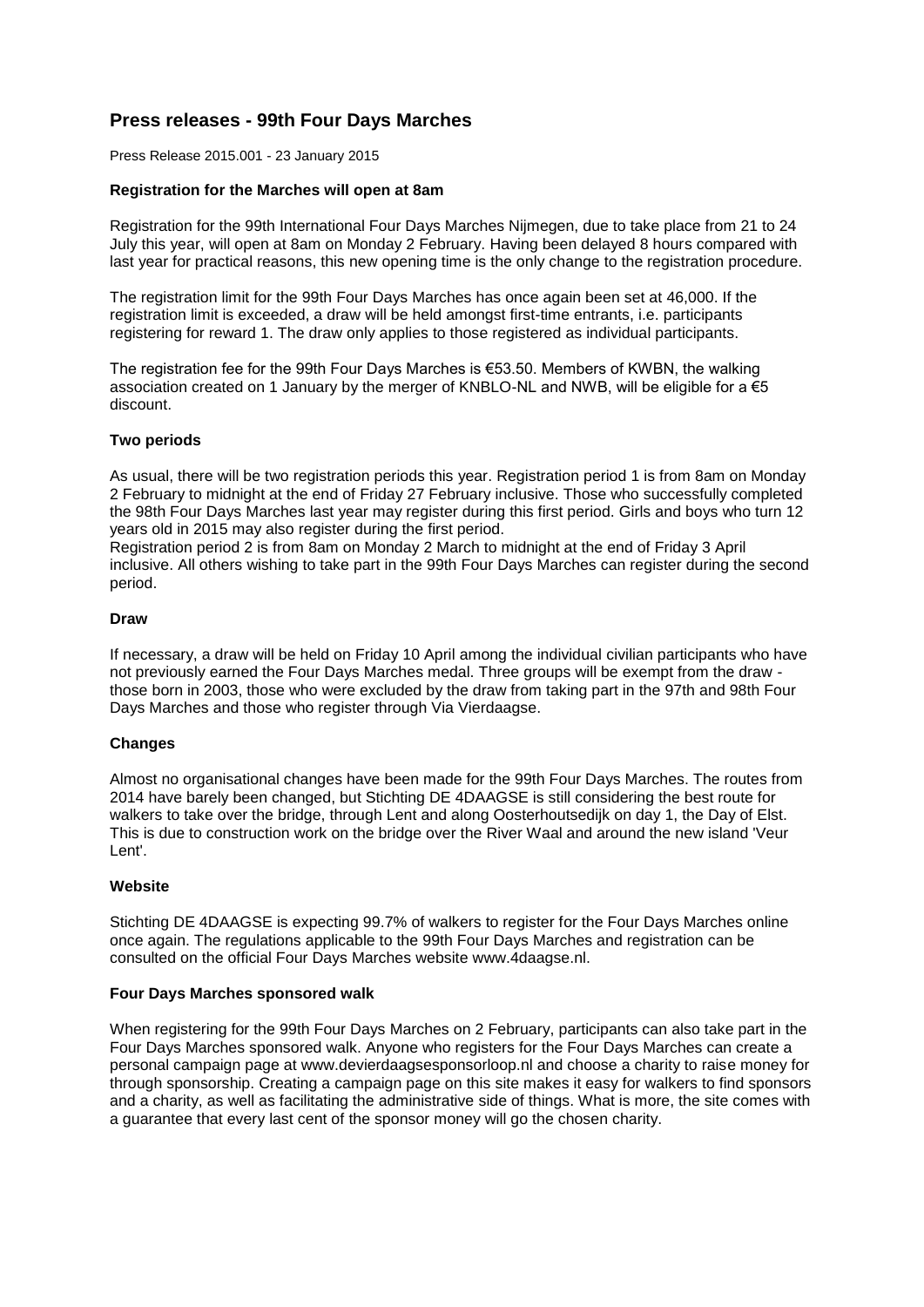# **Via Vierdaagse 2015**

Registration for the training and preparation programme Via Vierdaagse 2015 opens at the same time as registration for the 99th Four Days Marches. With this programme, the Dutch walking association KWBN and Stichting DE 4DAAGSE aim to support up to 1,500 first-time entrants in achieving their first Four Days Marches Cross.

Only walkers who have never before achieved a Four Days Marches Cross and who are not yet members of KWBN can take part in Via Vierdaagse. Participation in Via Vierdaagse costs €189 and this includes the registration fee for the 99th Four Days Marches.

Registration opens at 8am on Monday 2 February at www.viavierdaagse.nl where more information about the training and preparation programme can also be found.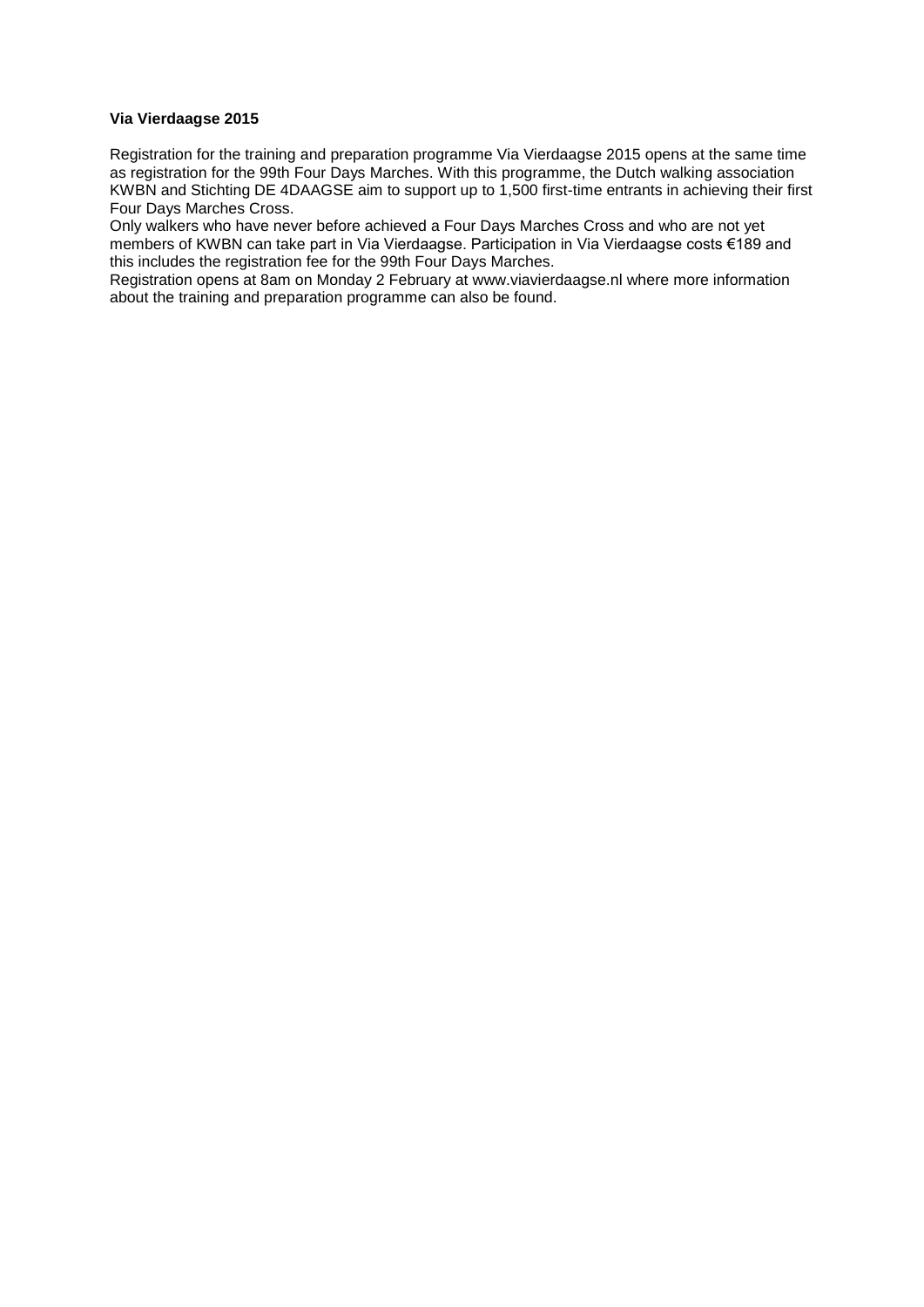Press release 2015.003, 6 February 2015

#### **Austria is Four Days Marches tourism partner**

#### **Austria, arrive and revive, in the Alpine Four Days Marches for instance**

'Oostenrijk, uitpakken en meer beleven' (Austria, arrive and revive) is the motto of the campaign with which the Austrian Tourist Office will be presenting Austria as a walking country during the 99th Four Days Marches. The Austrian Tourist Office has entered into a sponsorship agreement with Stichting DE 4DAAGSE for this purpose.

The campaign during the 99th Four Days Marches will focus on Carinthia and the Kitzbühel Alps. The state of Carinthia will host the second Alpen4Daagse (Alpine Four Days Marches) from 7 to 10 September this year, and Stichting DE 4DAAGSE and the Koninklijke Wandel Bond Nederland walking association will once again support the event with their expertise.

Austria has long been the perfect country for a spot of walking and has something for all sorts of walkers, whether they want a challenging hike to the peaks of the Alps or a gentle (and flat) walk along lakes or through the valleys. Trekking from hut to hut for several days, taking the children with you but not your luggage (someone else will transport that for you!) or staying in hotels are just some of the wide range of options.

Anyone who has ever visited Austria in summer will know how many magnificent routes there are with spectacular panoramic views. Of all the Dutch tourists who visit Austria in summer, 40% prefer to spend their holiday walking in the mountains.

It is no coincidence that the Dutch voted Austria their number one holiday destination in 2014. In some 2.8 million reviews posted on independent travel website Zoover, Dutch holidaymakers gave Austria as a country an 8.18 out of 10 rating, higher than any other country on the list of top 10 holiday destinations. The average rating that the Dutch gave their holiday in Austria was 8.15 out of 10, and those who stayed in an Austrian bed & breakfast were most satisfied, giving an average rating of 9.17 out of 10.

Various media used by the Four Days Marches, including social media, will be used to make the public aware of Austria's involvement in the 99th Four Days Marches. The promotion of Austria as a walking country will reach its peak on the third day - the Day of Groesbeek - when the Austrian Tourist Board will provide a drinking water station on Zevenheuvelenweg.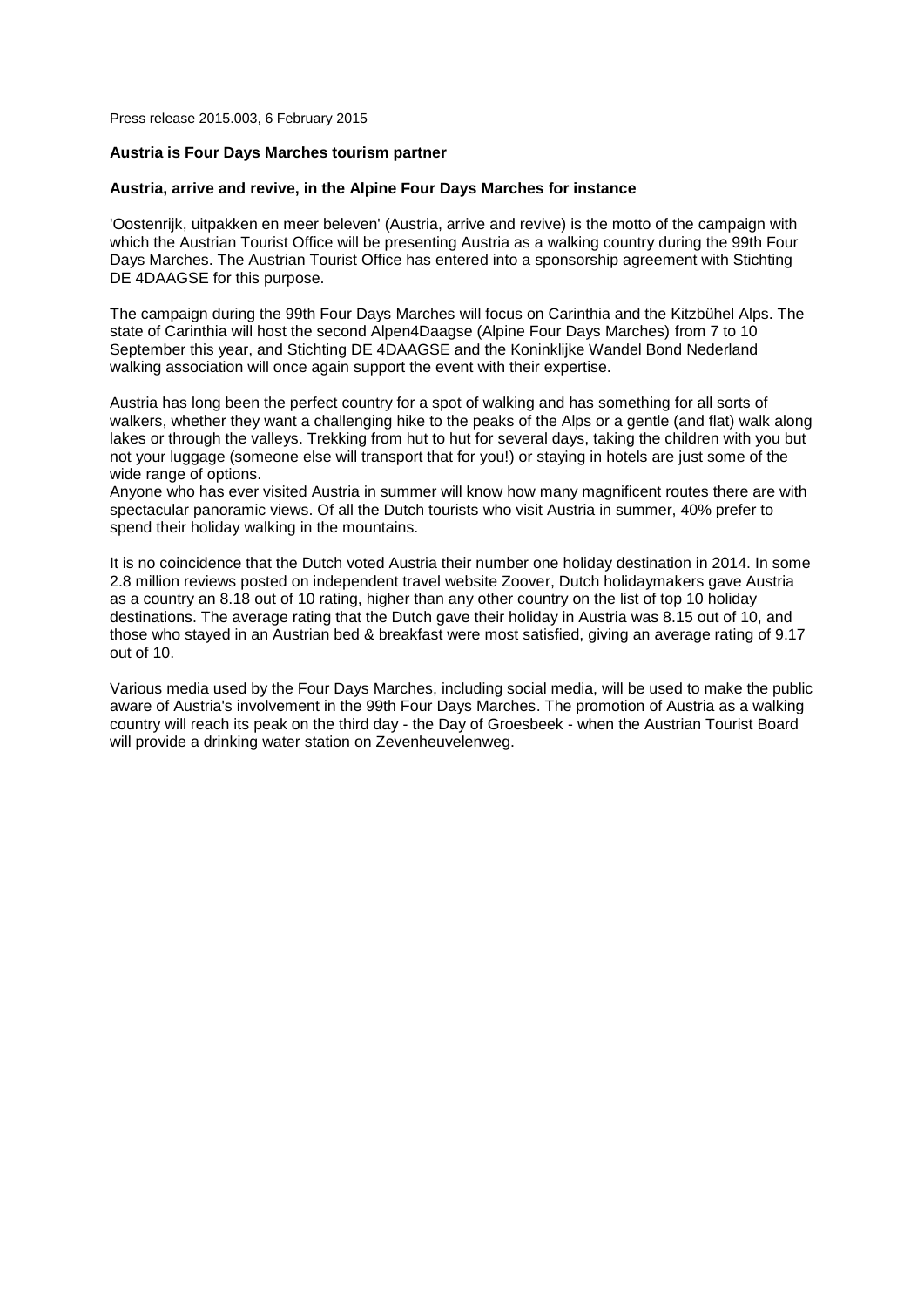Press Release 2015.004, 10 April 2015

# **Four Days Marches still popular**

# **Stichting DE 4DAAGSE delights 3,395 first-time entrants in the draw**

51,462 people from all over the world have registered for the 99th Four Days Marches. Under supervision of a notary, 3,395 first-time entrants were assigned a starting ticket in the draw on Friday.

Despite not equalling the records from 2014 (53,844 registrations, 7,844 first-time entrants excluded by the draw), the number of registrations for the 99th Four Days Marches shows without a doubt that the world's biggest walking event is still hugely popular. A maximum of 46,000 starting tickets are available for the 2015 Four Days Marches, which will be held from 21 to 24 July.

It is striking that there has mainly been a drop in the number of first-time entrants registering for the Four Days Marches. "The lower number of first-time entrants is a result of the rule announced in 2013, stating that you must have completed the Four Days Marches successfully at least four times between 2010 and 2016 if you want to be guaranteed a starting ticket for the anniversary edition in 2016," explains Johan Willemstein, chairman of Stichting DE 4DAAGSE.

# **Duplicate registrations**

Before the draw under supervision of the notary took place, all duplicate and other incorrect registrations were removed from Stichting DE 4DAAGSE's registration file. The results were announced at www.4daagse.nl after the draw, and all participants will be informed personally of the outcome.

# **History**

The number of registrations for the 99th Four Days Marches is the third highest in the 99-year history of the marches, topped only by 2014 and 2005, in which respectively 53,844 and 53,336 people registered. 2003 holds the record for the number of starters, when 44,812 walkers turned up for the first day of the Four Days Marches.

# **Figures**

| Year | Limit  | <b>Registrations</b> | Signed in | Draw |
|------|--------|----------------------|-----------|------|
| 2005 | 47,500 | 53,336               | 43,498    | Yes  |
| 2006 | 49.000 | 48,630               | 44.015    | No   |
| 2007 | 49,000 | 42,270               | 38,171    | No   |
| 2008 | 45,000 | 43,450               | 39,128    | No   |
| 2009 | 45,000 | 48,317               | 41,205    | Yes  |
| 2010 | 45,000 | 48,435               | 40,620    | Yes  |
| 2011 | 45,000 | 47,684               | 42,812    | Yes  |
| 2012 | 45,000 | 49,896               | 41,472    | Yes  |
| 2013 | 46,000 | 50,314               | 42,493    | Yes  |
| 2014 | 46,000 | 53,844               | 43,013    | Yes  |
| 2015 | 46.000 | 51,462               |           | Yes  |

# **Four Days Marches sponsored walk**

There has also been a lot of interest in the Four Days Marches sponsored walk already. When registration for the 99th Four Days Marches closed, over 1,000 sponsors had already pledged financial support for the charities chosen by some 200 Four Days Marches participants. A total amount of over €35,000 has already been pledged for 106 different charities.

Walkers can choose to walk for a good cause as part of the Four Days Marches sponsored walk until 24 July. Sponsors also have until that date to pledge their donations at

[www.devierdaagsesponsorloop.nl.](http://www.devierdaagsesponsorloop.nl/)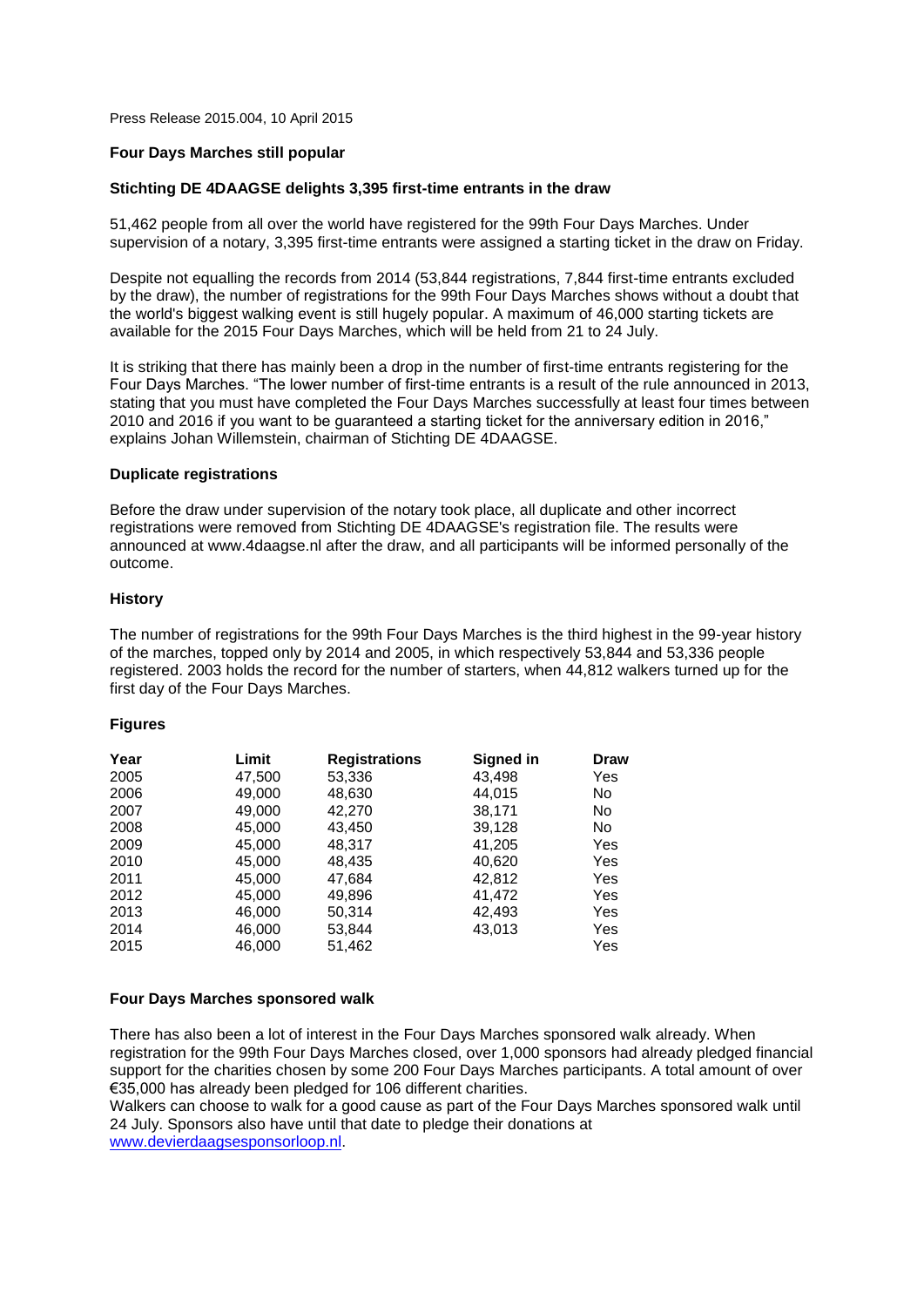Press release 2015.006, 1 May 2015

# **Route changes in the 99th Four Days Marches**

# **Minor route changes in Lent, Weurt and the Weezenhof district on the way out of Nijmegen**

Participants in the 99th Four Days Marches, and naturally also local residents and fans cheering on the walkers, will notice several minor route changes this year in comparison to the 2014 edition.

Two of these route changes are due to roadworks, while another change, which will be in force on both day 2 and day 4, was made to improve the flow of the 40,000-strong army of walkers and reduce inconvenience caused to local residents.

# **Day of Elst**

The longest route change in terms of distance is the one on the first day, the Day of Elst. On the return to Nijmegen, the army of walkers (all distances) will avoid the last part of Oosterhoutsedijk in Lent. Once they have passed under the Waal Crossing, the civilian walkers will turn left onto the temporary construction road and then right onto the bus lane (Graaf Allardsingel) towards Lent railway station. Military participants will continue a little further along Oosterhoutsedijk after passing under the Waal Crossing, up to Zaligestraat, where they will turn left to get to Lent railway station. From there, all walkers will walk along the bus lane that runs parallel to Prins Mauritssingel, turn right onto Stationsplein, left onto Hoge Bongerd, right onto Griftdijk Zuid and then along the bus lane and cycle lane across the bridge over the River Waal into Nijmegen.

This change was decided upon in January this year, when there was no way of knowing that work on the new 'Veur Lent' island would progress so speedily that Oosterhoutsedijk through Lent and the new road along the embankment of the secondary channel of the River Waal would be finished before the start of the Four Days Marches.

"It's great to see these works nearing completion so fast. If we had known this back in January, we wouldn't have had to change the route and Four Days Marches participants would have been some of the first people to experience the results of all this work on 'Veur Lent'. But all the scenarios for the emergency services and the Four Days Marches itself have already been adapted to the altered route, so unfortunately we cannot change it back at this point," explains Arno Bernards, Stichting DE 4DAAGSE's route developer. "During the 100th edition of the Four Days Marches in 2016 all walkers will once again pass through Lent along Oosterhoutsedijk and the new embankment," guarantees Bernards.

# **Day of Wijchen**

A minor route change has been made in Wijchen for 30km-participants and military 40km-participants. The route will no longer include Valendriesweg, but will instead pass the Arcus building to Oosterweg, following this road towards Wijchen's Markt.

Owing to a major overhaul of the Van Heemstraweg - Kerkstraat/Postkantoorstraat junction in Weurt, walkers will be diverted on day 2 (Day of Wijchen and Beuningen). "We'll have to wait and see whether this route change is actually implemented," says Arno Bernards. "If the work progresses quickly, we may be able to use the reconstructed junction after all and walkers can simply follow Van Heemstraweg."

If work on the junction is not completed in time, the walkers will turn left just before Weurt, leaving Van Heemstraweg to take Pastoor van der Marckstraat. They will stay on this road all the way through the old part of the village of Weurt until Westkanaaldijk, where they will turn right and continue up to the roundabout just ahead of the lock. After crossing the bridge across the lock, the usual route will be resumed, running through the Waterkwartier area and following the Waal embankment.

# **Weezenhof**

Earlier on the second day, walkers will already have had a route change as they walked out of the city in the early hours of the morning. After the Hatertsebrug bridge across the Maas-Waal Canal, walkers usually pass through the Weezenhof district towards Staddijk.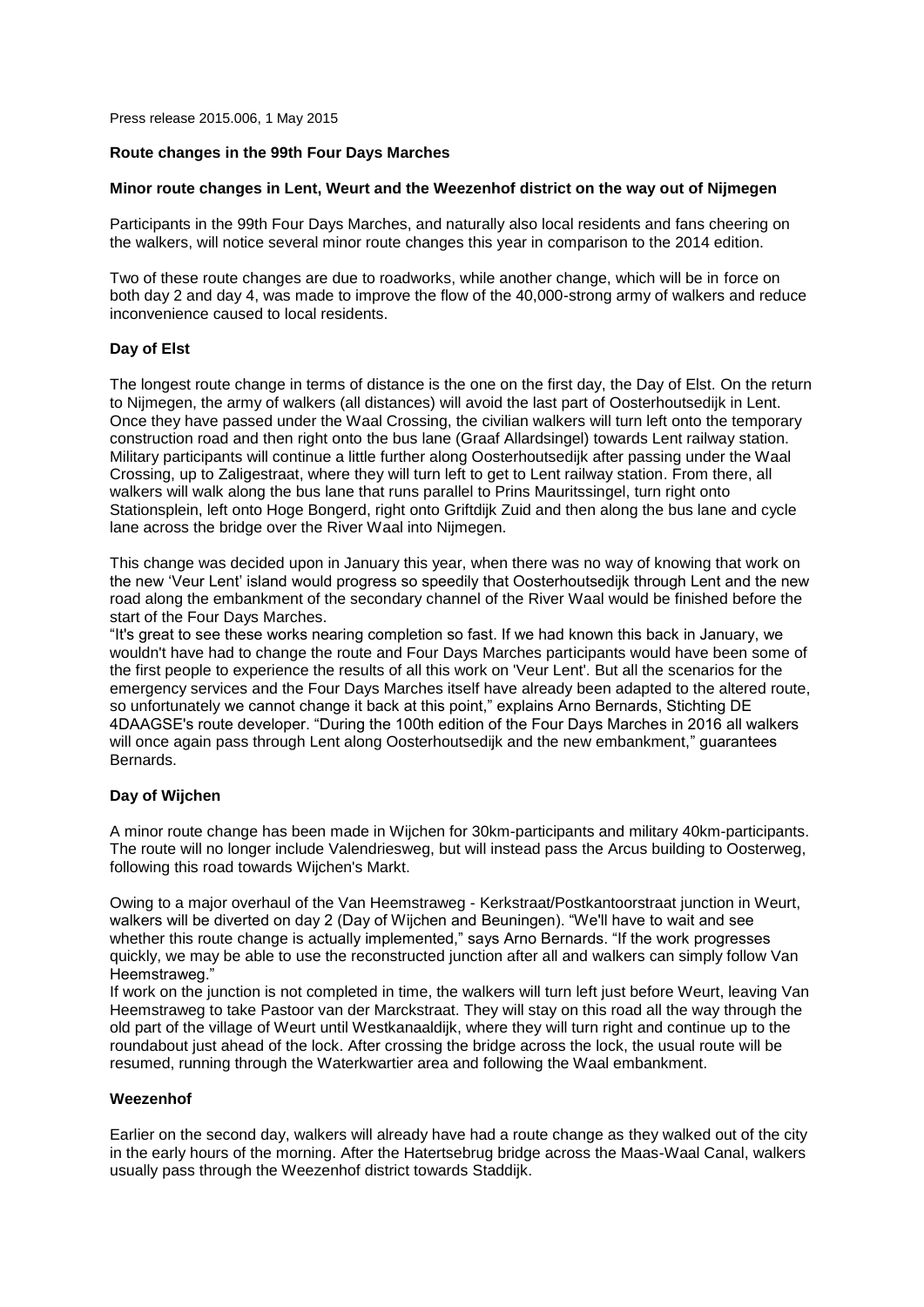"People living in the Weezenhof district were then required to park their cars outside the neighbourhood, as the area was closed to incoming and outgoing traffic. We can reduce inconvenience caused to Weezenhof residents by bypassing this area altogether," Arno Bernards explains.

After the Hatertsebrug bridge, the army of walkers will stay on the left-hand lanes of the four-lane Van Boetbergweg up to the last major junction before the A73 motorway. That is where walkers will turn left onto Staddijk, in the direction of the Hatert and Overasselt Fens. This route change will apply both on day 2 and day 4 (Day of Cuijk) of the 99th Four Days Marches.

Click [here](http://www.4daagse.nl/images/stories/files/2015/Definitief_stratenplan2015.pdf) for the Street plan 2015 (pdf - Dutch version)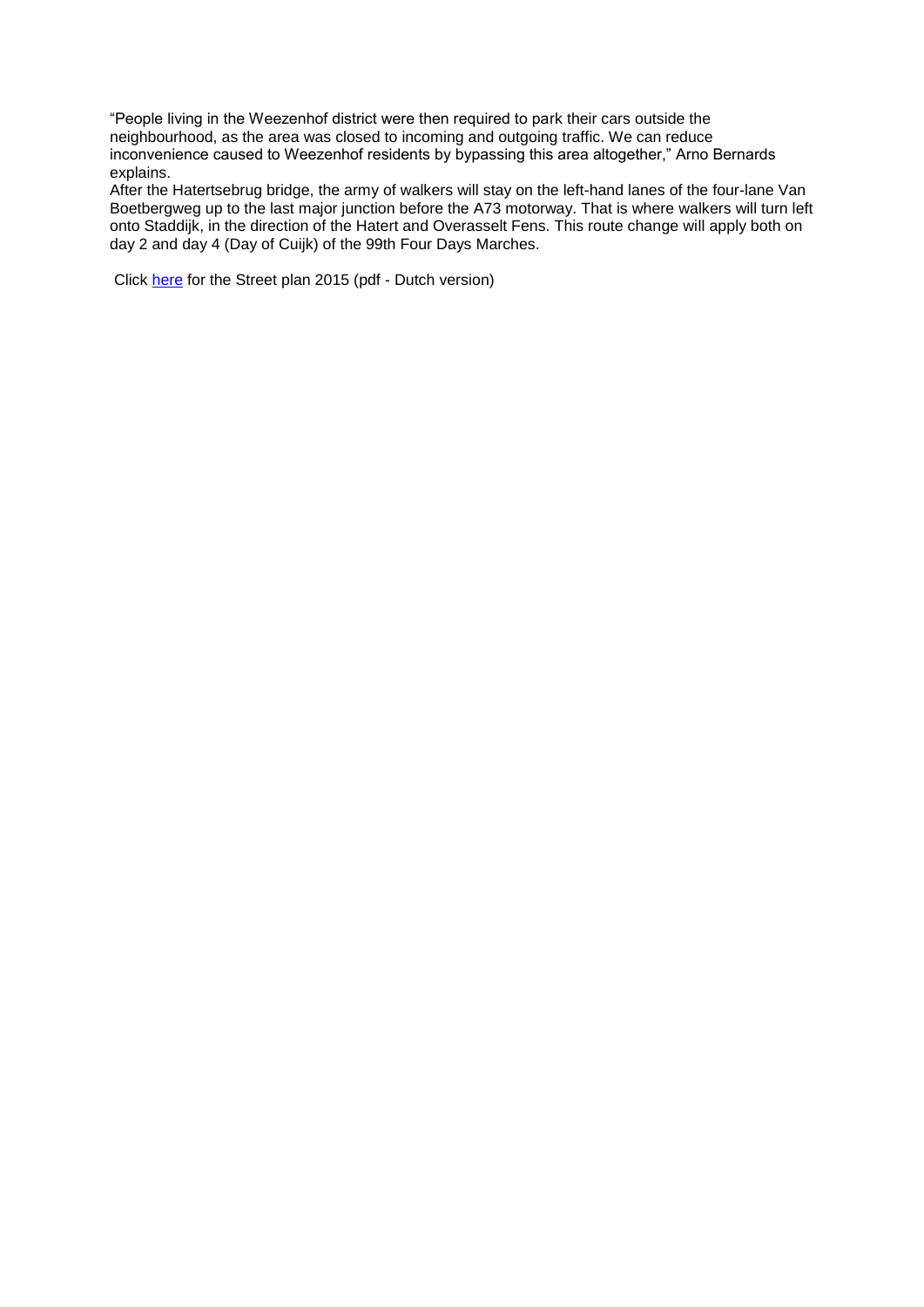# **Press Release for the international media**



**Stichting Internationale Vierdaagse Afstandsmarsen Nijmegen** Postbus 1296 6501 BG Nijmegen – The Netherlands www.4daagse.nl communicatie@4daagse.nl @st\_DE4DAAGSE www.facebook.com/vierdaagsenijmegen

# Nijmegen Four Days Marches walking achievement event, Netherlands The Walk of the World

**Some 46,000 walkers of over 70 different nationalities are registered for the 99th International Four Days Marches Nijmegen (Netherlands), which will be held from 21 to 24 July 2015. This figure includes 5,000 military servicemen and women from over 30 different countries.** 

The Nijmegen Four Days Marches has been the world's biggest multi-day walking achievement event for several decades now. The Four Days Marches is not a competition; it is all about personal achievement. Depending on their age and sex, participants walk 30, 40 or 50 kilometres per day for four consecutive days. On successful completion of the marches, they receive the coveted Four Days Marches Cross, a royally approved decoration.

# **Top achievement**

As well as this decoration, the glorious entry of all walkers on the last afternoon of the Four Days Marches in Nijmegen is considered the ultimate reward for the walkers' top achievement, which is physical and often also mental. The final 15 kilometres of the route are packed with hundreds of thousands of keen spectators waiting to cheer on the Four Days Marches participants to the finish line. With musical accompaniment from numerous bands, the festive, colourful procession of walkers, which tails back for many kilometres, is showered in gladioli - the Four Days Marches flower.

Bonding, camaraderie, the sporting challenge and the atmosphere all make walking the Four Days Marches a unique experience. Many walkers find they have caught the 'Four Days Marches bug', which compels them to keep signing up for 'The Walk of the World' year after year. The current record holder is an 83-year-old man from Nijmegen, who is hoping to complete his 68th Four Days Marches in 2015. Men and women, and girls and boys take part in the walking achievement event, with participants' ages ranging from 11 to 93 years.

The Nijmegen Four Days Marches is so popular that thousands of fans have to be excluded by the draw each year, as the routes are unable to accommodate more than the maximum of 45,000 walkers. Allowing more walkers to take part in the time available would impact on walking comfort and be detrimental to the atmosphere and walkers' safety.

# **Range of landscapes**

Walking 30, 40 or 50 kilometres in and around Nijmegen for four days is an intense way of experiencing the wide range of landscapes that the Netherlands has to offer.

Day 1 of the Four Days Marches takes the army of walkers through the Betuwe region, north of Nijmegen and traditionally seen as the orchard of the Netherlands. Situated between the cities of Arnhem and Nijmegen, this region tastefully combines its primarily agricultural landscape with the latest in urban development and architecture.

Day 2 of the Four Days Marches takes walkers to the 'Land van Maas en Waal', to the west of Nijmegen. This polder landscape, complete with windmills and dikes in true Dutch style, is nestled in between the country's major rivers - the Meuse and the Waal.

Day 3 is seen as the Four Days Marches' mountain stage by the tens of thousands of walkers. The routes for this day head south and east of Nijmegen, over hills and through valleys, centring on the wine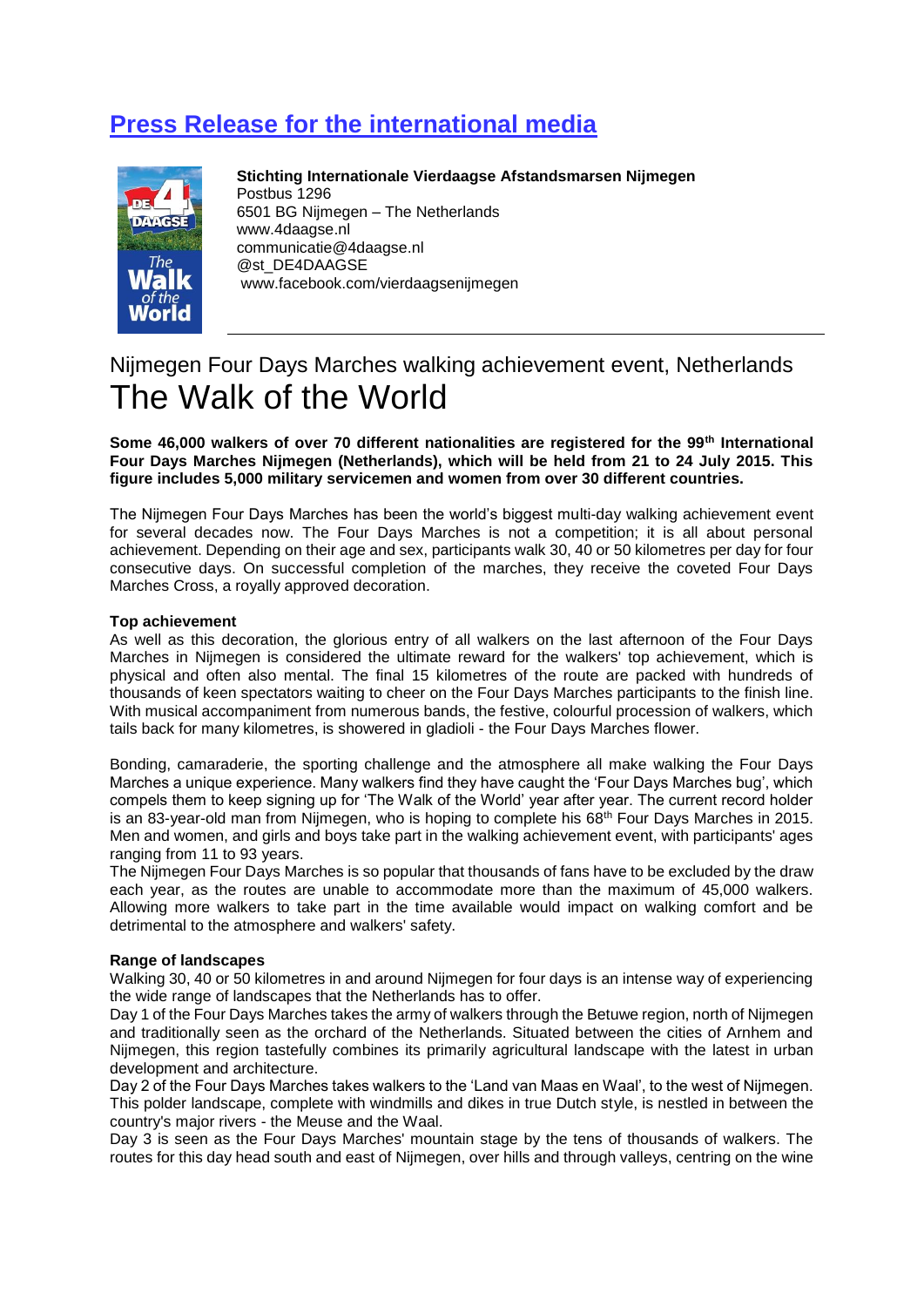village of Groesbeek. The hilly nature of the Day of Groesbeek tests the walkers' fitness and perseverance to the limit.

The fourth and final day of the Four Days Marches traditionally takes the walkers to Cuijk, south of Nijmegen, where troops of Dutch and German military engineers have worked together to build a special pontoon bridge over the river Meuse for the walkers. The river is closed to shipping traffic so the walkers can safely cross the Meuse without any disruptions. The village of Mook on the other side is actually the start of the glorious Four Days Marches entry. Participants walk the final 15 kilometres, filmed by dozens of TV cameras and cheered on by hundreds of thousands of keen spectators, on their way to the ultimate reward, the Four Days Marches cross.

# **Four Days Festivities**

The Four Days Festivities descend on Nijmegen city centre during the Four Days Marches and are being organised for the 46th time this year by Nijmegen's tradespeople. The Four Days Festivities take place in the centre of Nijmegen and, together with the marches, attract 2.35 million visitors to the city every year. The Nijmegen Four Days Marches has therefore been the Netherlands' biggest free event for many years now! The event, due to take place from 18 to 24 July in 2015, will see more than 2750 artists perform on 37 stages.

# **Hospitable Nijmegen**

Families in Nijmegen welcome thousands of walkers into their homes during the week of the Four Days Marches. Nijmegen, the oldest city in the Netherlands, is an exciting melting pot of the old and the new, combining innovation and history, modern architecture and grand old buildings, a green environment and a vibrant city centre. The city is the perfect place to shop and is renowned for its numerous bars and restaurants. It also has a greater concentration of pavement cafes than any other city in the Netherlands. Nijmegen's parks are a nice place to while away a few hours, and the immediate surroundings are lovely for walks or bike rides. As a university city, Nijmegen is one of the top Dutch cities in economic terms and has an excellent reputation in the fields of high-tech and health. Nijmegen is also a very cultural and sporting city, and is home to numerous festivals and other sporting events apart from the Four Days Marches.

# **[in text box]** 100th Nijmegen Four Days Marches in 2016

2015 marks the eve of a truly unique anniversary for the Nijmegen Four Days Marches, since the event will be held for the 100<sup>th</sup> time in 2016, from 19 to 22 July. The organisers have been busy preparing for this special edition since 2013. The maximum number of participants has been raised to 50,000 for 2016 only, an additional route of 55 kilometres per day has been put together and numerous other celebrations are being organised to make the 100<sup>th</sup> Nijmegen Four Days Marches one that the walkers and their supporters will never forget.

# **[in text box]** History of the Four Days Marches

Starting out as an initiative of the Dutch army, the first Four Days Marches was held in 1909. Supported by the commanding officers, the organisers increasingly saw sport as a way of improving the fitness and physical skills of (mostly) young men. 306 people took part in the first edition, including 10 civilians. The first women walked the Four Days Marches in 1910, back when the event started from different places around the Netherlands. In 1925, the always hospitable Nijmegen - the country's oldest city, having been founded more than 2000 years ago - became the permanent start and finish location of the Four Days Marches. Reasons for this decision were the city's status as a Roman garrison city, the fact that the Colonial Reserve was based in Nijmegen, the beautiful surroundings and the enthusiasm of the city's residents.

The Nijmegen Four Days Marches has been an international sporting event since 1928, when 48 German soldiers, 40 British civilians, 20 Norwegian soldiers and 1 French photographer took part. Around twenty per cent of participants currently are from abroad, with 70 nationalities every continent is represented. The Four Days Marches was also one of the founding organisations of the global IML Walking Association in 1987.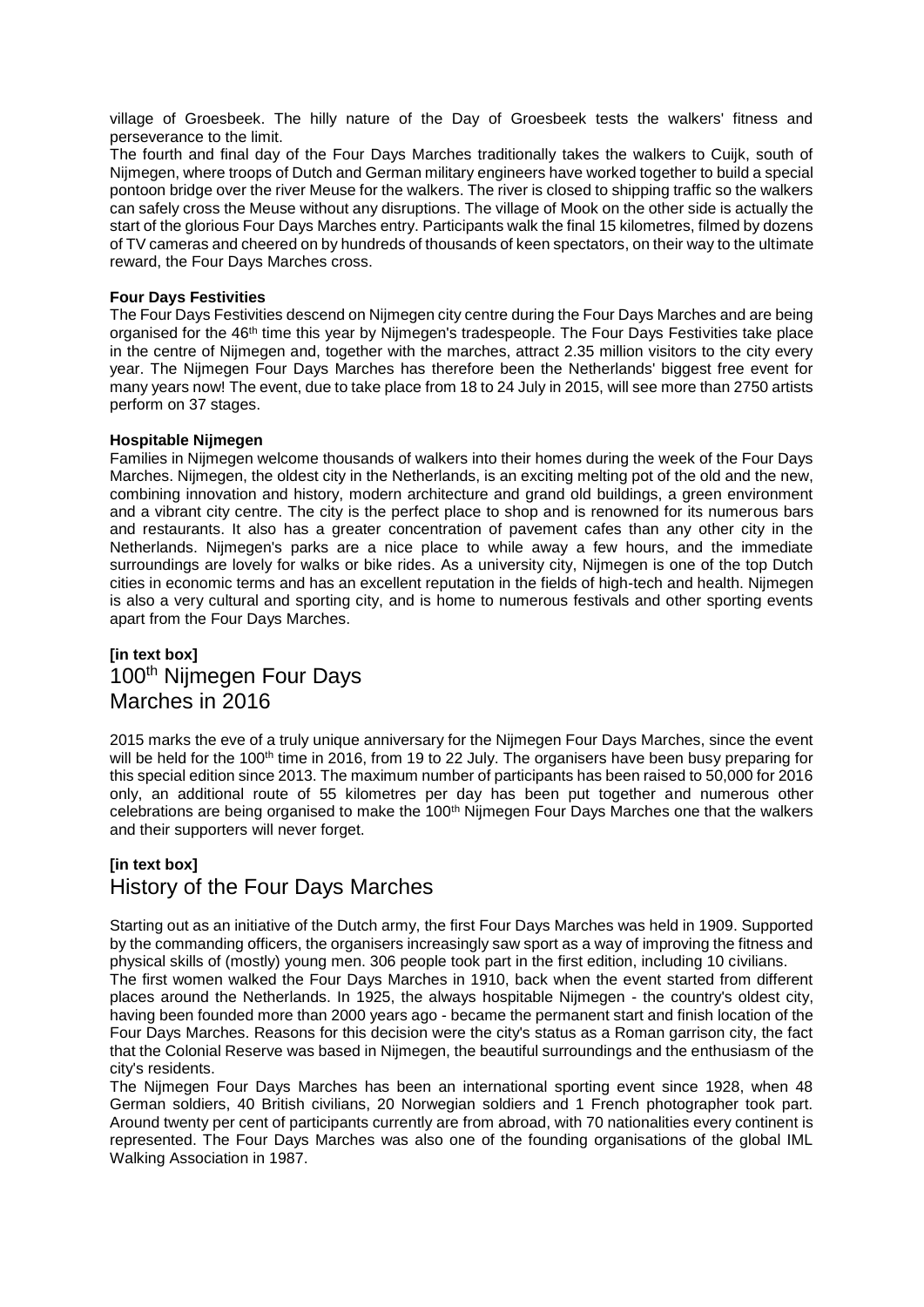Due to World Wars One and Two, no Four Days Marches was held in 1914 and 1915, and 1940 to 1945 respectively. The 2006 Four Days Marches was cancelled after the first marching day due to extreme weather (heat) putting the walkers' safety at risk.

# *End text*

*All images below are duty free available on demand. Please contact: communicatie@4daagse.nl*



 $\mathbf{I}$ Day 3 of the Four Days Marches is known as the 'mountain stage' thanks to its hilly route. Photo: Ger Loeffen Fotografie, Beuningen, The Netherlands.



The 40,000-strong army of walkers crosses the bridge over the River Waal just outside Nijmegen into the Betuwe region on Day 1 of the Four Days Marches. Photo: Ger Loeffen Fotografie, Beuningen, The Netherlands.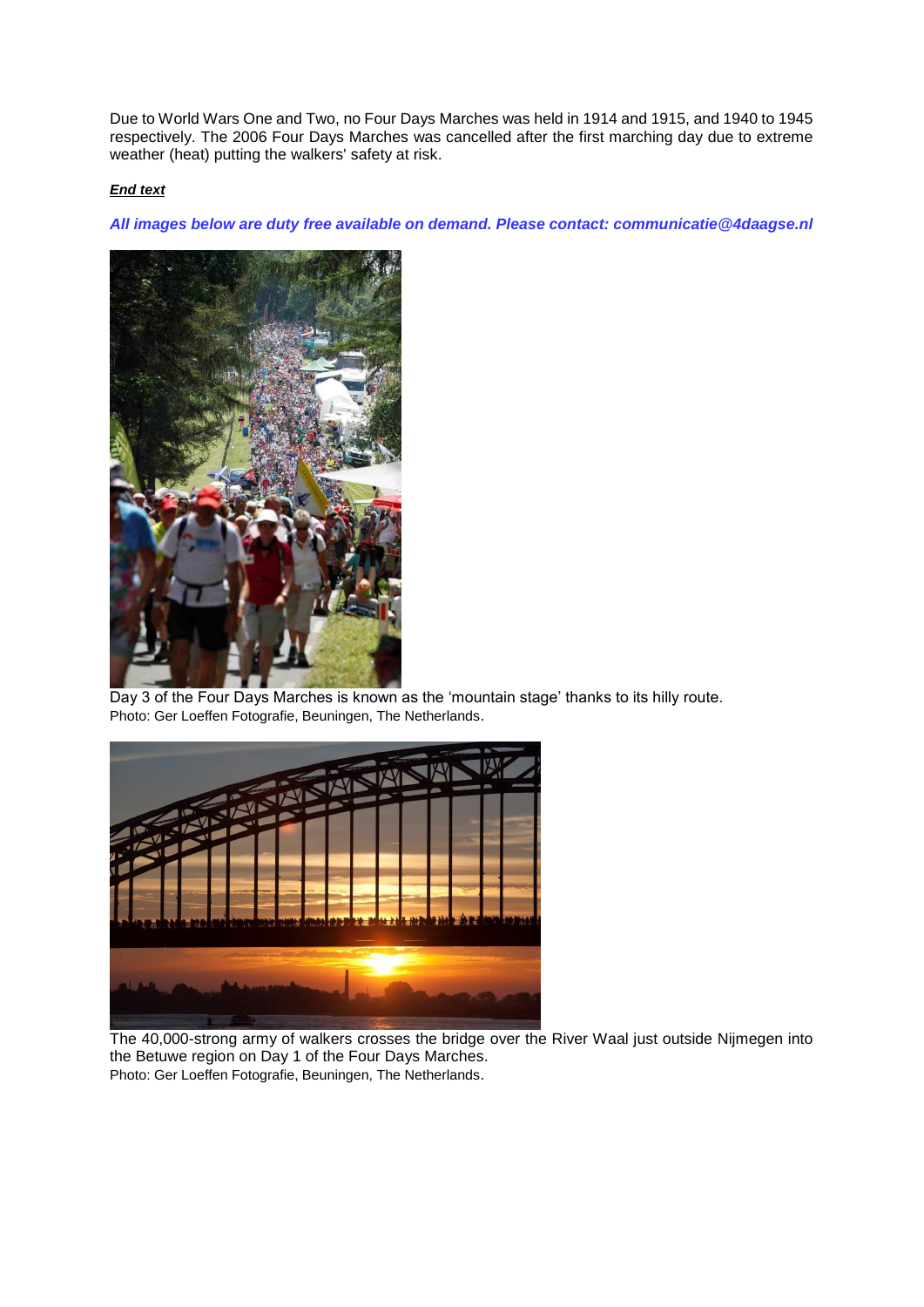

The glorious entry of all walkers on the last afternoon of the Four Days Marches in Nijmegen. Photo: Ger Loeffen Fotografie, Beuningen, The Netherlands.



Receiving the Four Days Marches cross upon successful completion of the marches. Photo: Ger Loeffen Fotografie, Beuningen, The Netherlands.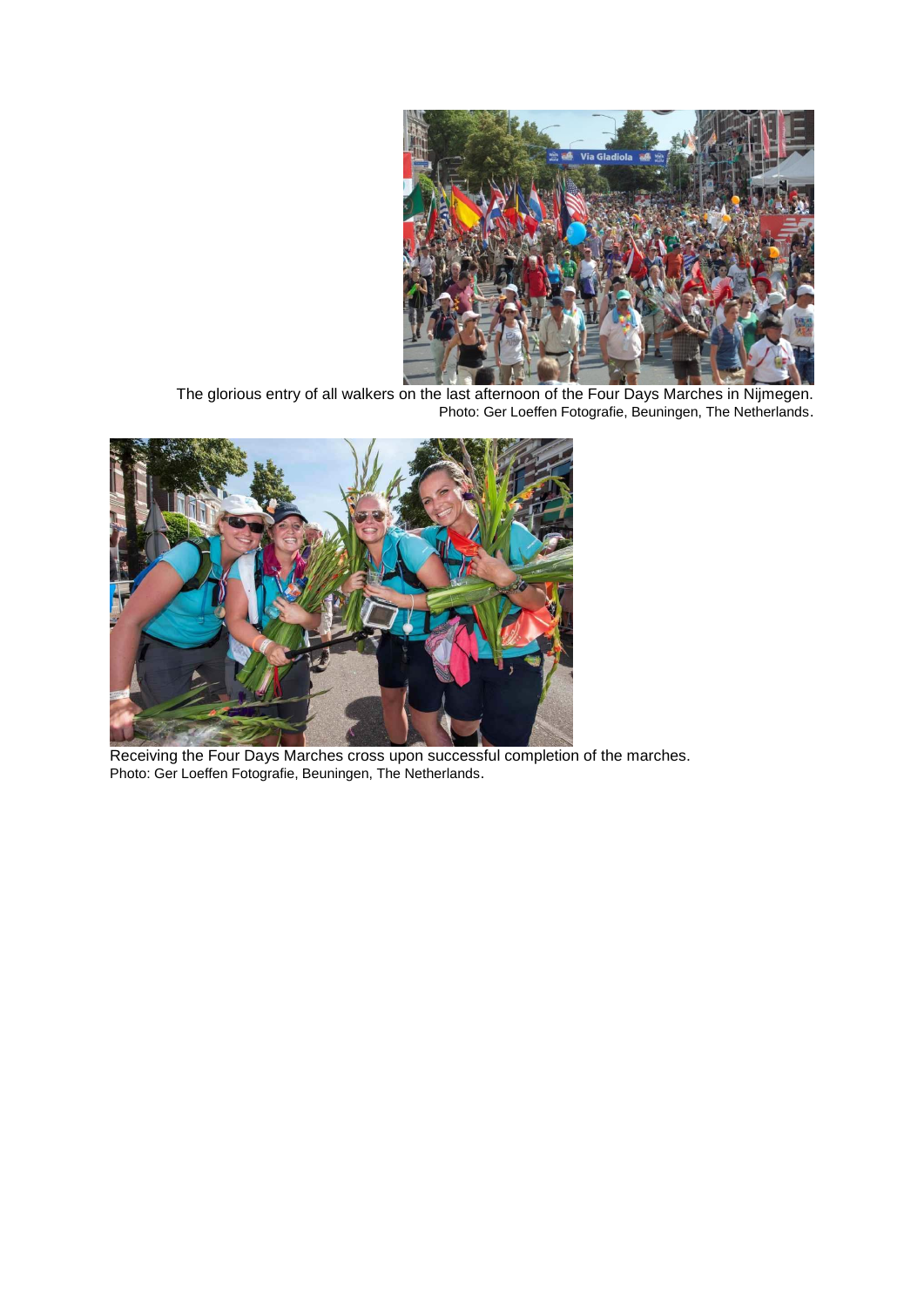Press release 2015.019 - 9 July 2015

# **Four Days Marches: more frequent mobile checks**

# **Four dynamic checkpoint teams out and about every day**

Fewer 'fixed' checkpoints and more frequent random checks en route. Several significant changes have been made to the system ensuring the regulations are enforced for the 99th Four Days Marches. These changes are aimed at making checks more efficient, but they are also expected to increase compliance with the regulations.

Up to and including the 2014 Four Days Marches, there were four, or sometimes five, static or 'fixed' checkpoints along the route each day. That figure will be cut back to just two with effect from this year. The number of checkpoints will be announced in advance by the organisation, but their location will not. At the static checkpoints, a team of around 45 volunteers from Stichting DE 4DAAGSE's Checkpoint Department will check that day's checkpoint card for all individual, military and group participants.

Trials with dynamic or mobile checkpoints during previous editions of the Four Days Marches were successful, so this method has become a permanent feature of the Checkpoint Department's duties as of this year. Four mobile teams, each consisting of four experienced Checkpoint Department members, have been put together to perform this task and will monitor compliance with the applicable regulations.

# **Not a witch-hunt**

The regulations are re-established by the board of Stichting DE 4DAAGSE every year and they lay down a number of logical rules. "We are certainly not intending to go on a witch-hunt after participants," explains board member Wim Velings. "But we do want everyone to stick to the normal rules, which are in keeping with sporting behaviour and more generally accepted standards and values."

The regulations enable us to take action against walkers who walk the wrong route, whether or not they realise they are doing so, or who feel that they do not need to walk the regulation distance. We will also monitor the use of sticks (including walking sticks), the presence of trolleys/carts and pets on the route, 'decency' when it comes to clothing and the display of advertisements.

# **Bicycle or taxi**

These are not the only 'violations' the dynamic teams will be checking at random along the routes. "Failure to walk the specified route is something we need to keep an eye on," explains Victor van den Hurk, Head of the Checkpoint Department. "We come across the strangest situations in practice. Walkers cycling, for instance. We've even seen participants getting in a taxi."

The organisers of the Four Days Marches appreciate that most 'violators' are not committing grievous sins, but they do cause irritation to most other walkers and are not very sporting. A yellow card will be given for minor violations, while disqualification will be the punishment for more serious cases.

# **Toilet stops**

Board member Wim Velings says that mobile checkpoint officials have also been tasked with tackling walkers who use gardens and shrubbery along the route for toilet stops, despite the almost 400 toilets put in place every day by Stichting DE 4DAAGSE. "Unfortunately, we receive a lot of complaints from residents about this sort of bad behaviour. We hope that in deploying our mobile teams we will be able to prevent such incidents."

The 'weighing team' that was only responsible for checking the weight of military participants' marching kit in previous years has now been integrated into the dynamic teams.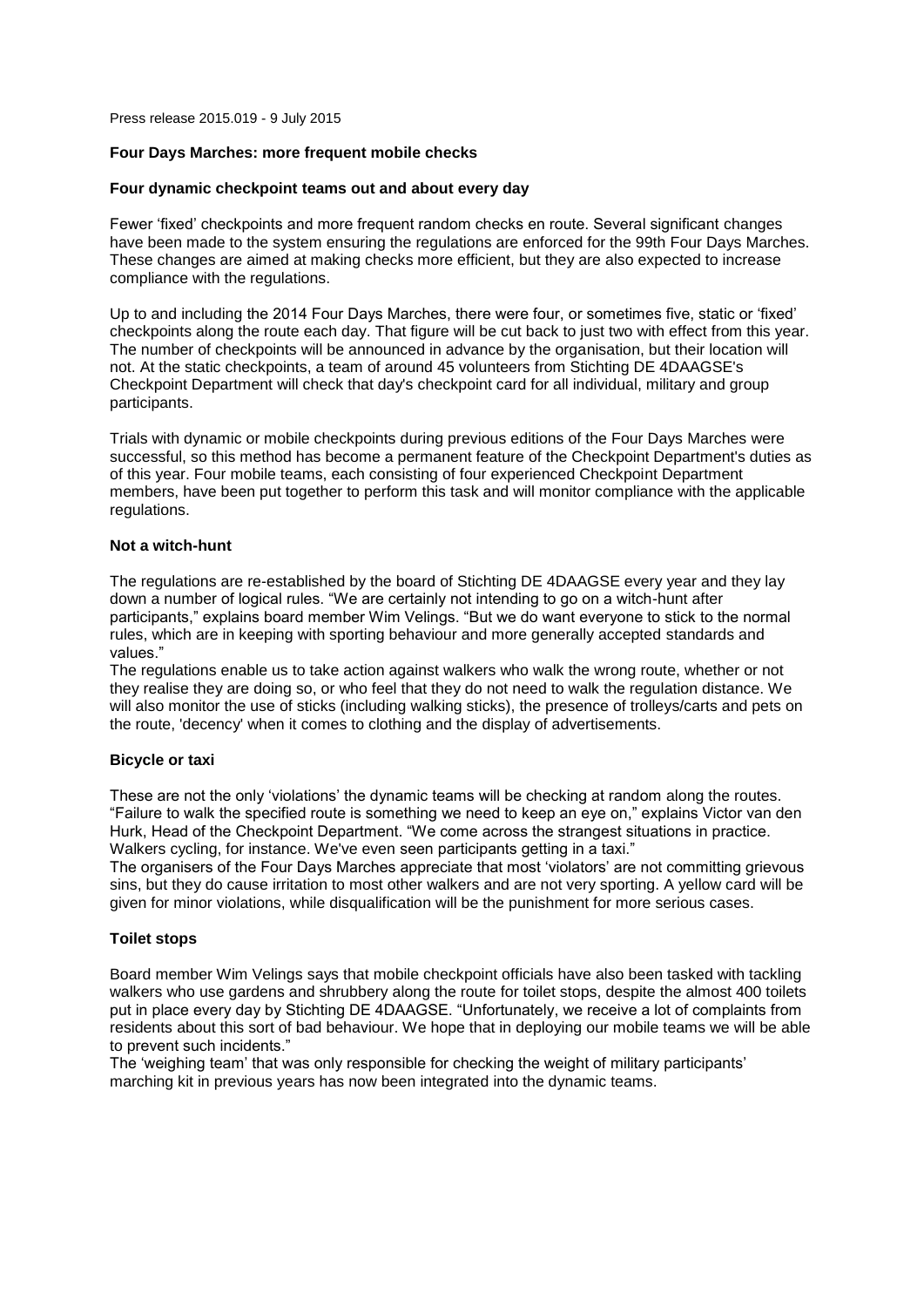Press release 2015.020 - 9 July 2015

### **Four Days Marches touched by Sunset March**

#### **Four Days Marches detachments over the 'Waal Crossing' together with veterans**

Touched by the homage paid every day by Dutch veterans to the allied soldiers who fought for Dutch freedom 70 years ago, a group of Four Days Marches veterans and foreign military detachments will take part in the Sunset March during the week of the Four Days Marches.

The Sunset March has taken place since 19 October 2014, not long after the opening of the new 'Waal Crossing' bridge to the west of Nijmegen. The 99th Four Days Marches is the first edition since that date.

"We think this is a brilliant initiative and we feel that having Four Days Marches participants join in will help to commemorate the heroic acts of the Americans in September 1944," explains Johan Willemstein, chairman of Stichting Internationale Vierdaagse Afstandsmarsen Nijmegen. Stichting DE 4DAAGSE is 'supplying' veterans from its own organisation who have been deployed in various roles on foreign missions by the Dutch Ministry of Defence. In addition, the organisers of the Four Days Marches have invited commanders from the American, Canadian, English and French military delegations to also send walkers to take part in the Sunset March.

All delegation leaders responded positively, although the Americans are unable to take part for reasons of security. Veterans will lead the Sunset March participants over the Waal Crossing, accompanied by detachments from a different allied country each evening from Monday 20 to Thursday 23 July. Discussions are still being held as to which country will walk the Sunset March on which day.

Participants in the Sunset March during the week of the Four Days Marches will gather 20 minutes before sunset each evening at the car park on the south side of the bridge. The slow march, keeping pace with the illumination of the 48 pairs of lamp posts on the bridge, will last around 12 minutes and will finish on the north side of the bridge with a salute of honour at the monument there. The Last Post will also be sounded to mark the occasion.

#### **Attachment**

#### Source: www.sunsetmarch.nl

*The Sunset March is a daily homage to the allied soldiers who fought for Dutch freedom. A new bridge, the Waal Crossing, has been built in Nijmegen near the section of the River Waal that the American soldiers from the US 82nd Airborne division crossed northwards on 20 September 1944. 48 soldiers lost their lives during the 'Waal Crossing'. The new bridge has very special lighting\*, consisting of 48 pairs of lamp posts, which switch on around sunset pair by pair at the speed of a slow march. It takes around 12 minutes for all lamp posts to switch on. The first pair to switch on is under the southern arch of the bridge, the upside-down V.*

*A veteran walks the Sunset March every day at sunset. Once the first pair of lamp posts has switched on, the veteran starts to march, keeping pace with the lamp posts. The veteran can be recognised by his beret, his veteran's badge and/or the medals he is wearing. Any veteran can sign up to perform this task through the Register of assignments on this website. The Sunset March is an initiative of the Overbetuwe veterans.*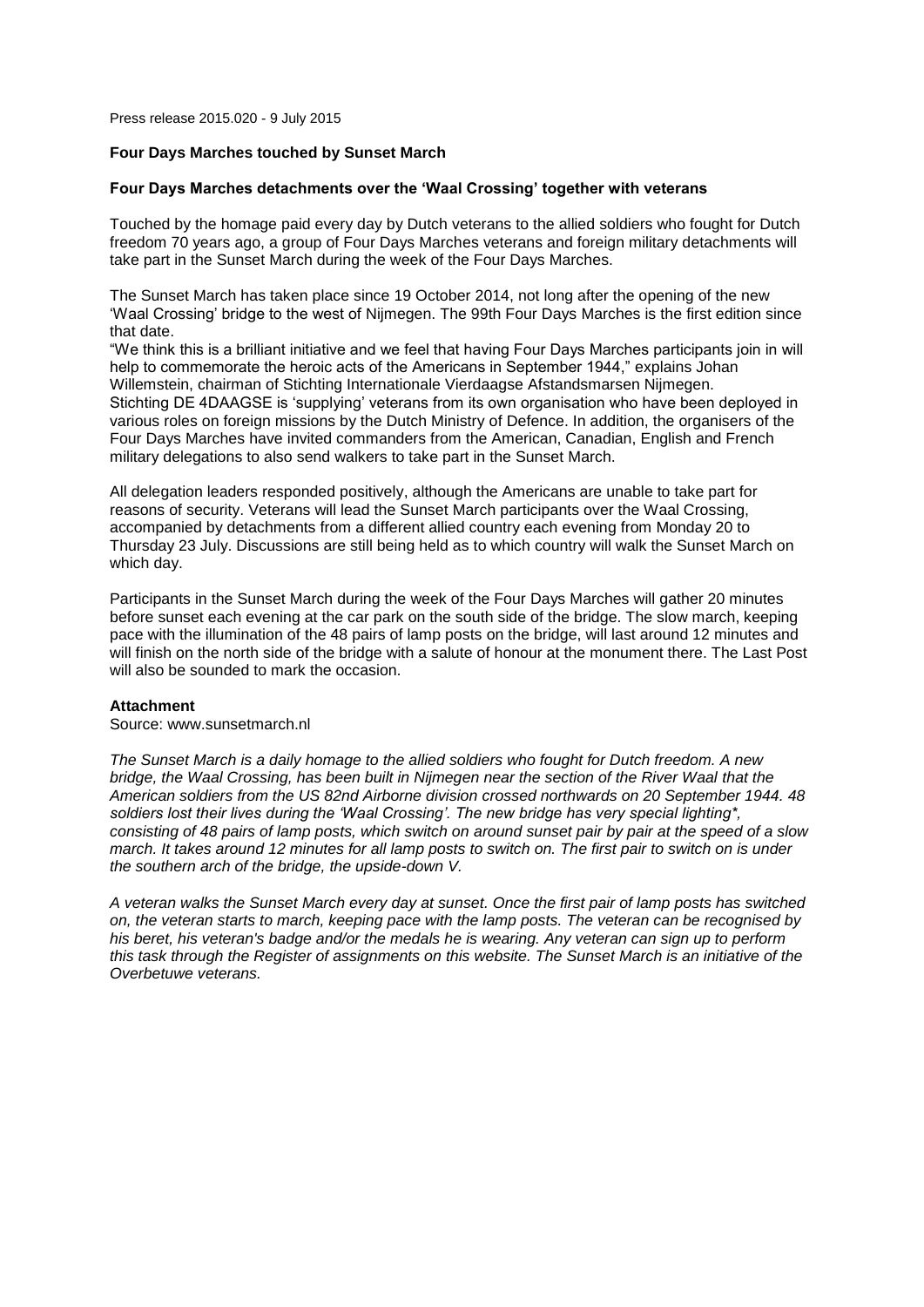Press release 2015.021 - 9 July 2015

# **Facts and Figures for the 99th Four Days Marches**

(based on a total of 46,000 participants registered, including military participants, as of 2 July 2015)

1. Barometer for the 99th Four Days Marches

| <b>Registration period</b>             | 2014   | $\overline{\frac{9}{6}}$ | 2015   | $\overline{\frac{9}{6}}$ |
|----------------------------------------|--------|--------------------------|--------|--------------------------|
| Total number of registrations          | 53.844 | 100%                     | 51.462 | 100%                     |
| People eliminated by draw              | 7.844  | 14,6%                    | 5.462  | 10,6%                    |
| Added after cancellations              |        | N/A                      |        | N/A                      |
| <b>Four Days Marches</b>               | 2014   |                          | 2015   |                          |
| Number of registrations                | 46.000 | 100%                     | 46.000 | 100%                     |
| No-shows                               | 2.987  | 6,49%                    |        |                          |
| Signed in                              | 43.013 | 100%                     |        |                          |
| Withdrawals/non-starters on 1st<br>day | 715    | $\ast$<br>1,66%          |        |                          |
| Finishers on 1st day                   | 42.298 | 100%                     |        |                          |
| Withdrawals/non-starters on 2nd<br>day | 1.188  | 2,81%                    |        |                          |
| Finishers on 2nd day                   | 41.110 | 100%                     |        |                          |
| Withdrawals/non-starters on 3rd<br>day | 973    | 2,37%                    |        |                          |
| Finishers on 3rd day                   | 40.137 | 100%                     |        |                          |
| Withdrawals/non-starters on 4th<br>day | 227    | 0,57%                    |        |                          |
| Four Days Marches finishers            | 39.910 | 92,79%                   |        |                          |
| Withdrawal percentage**                | 3.103  | **)<br>7,21%             |        |                          |

(\* percentages based on number of starters each day); (\*\* withdrawal percentage based on number of starters on 1st day)

2. Number of military participants

The number of military participants registered is 5,000, of which 4,362 are men and 638 are women. 1,759 of them are Dutch and 3,241 have a different nationality.

3. Number of nationalities

A total of 6,127 (13.32%) people (4,822 men and 1,305 women) registered have a nationality other than Dutch.

There are participants of 60 different nationalities:

Afghanistan, Australia, Austria, Belgium, Bermuda, Brazil, Canada, China, Czech Republic, Denmark, Dominican Republic, East Timor, Fiji, Finland, France, Gabon, Germany, Greece, Hungary, India, Indonesia, Iraq, Ireland, Israel, Italy, Japan, Latvia, Lesotho, Lithuania, Luxembourg, Malawi, Malaysia, Nepal, Netherlands, New Zealand, Niger, Nigeria, Norway, Poland, Portugal, Romania, Russia, Singapore, Slovakia, Slovenia, South Africa, Spain, Surinam, Sweden, Switzerland,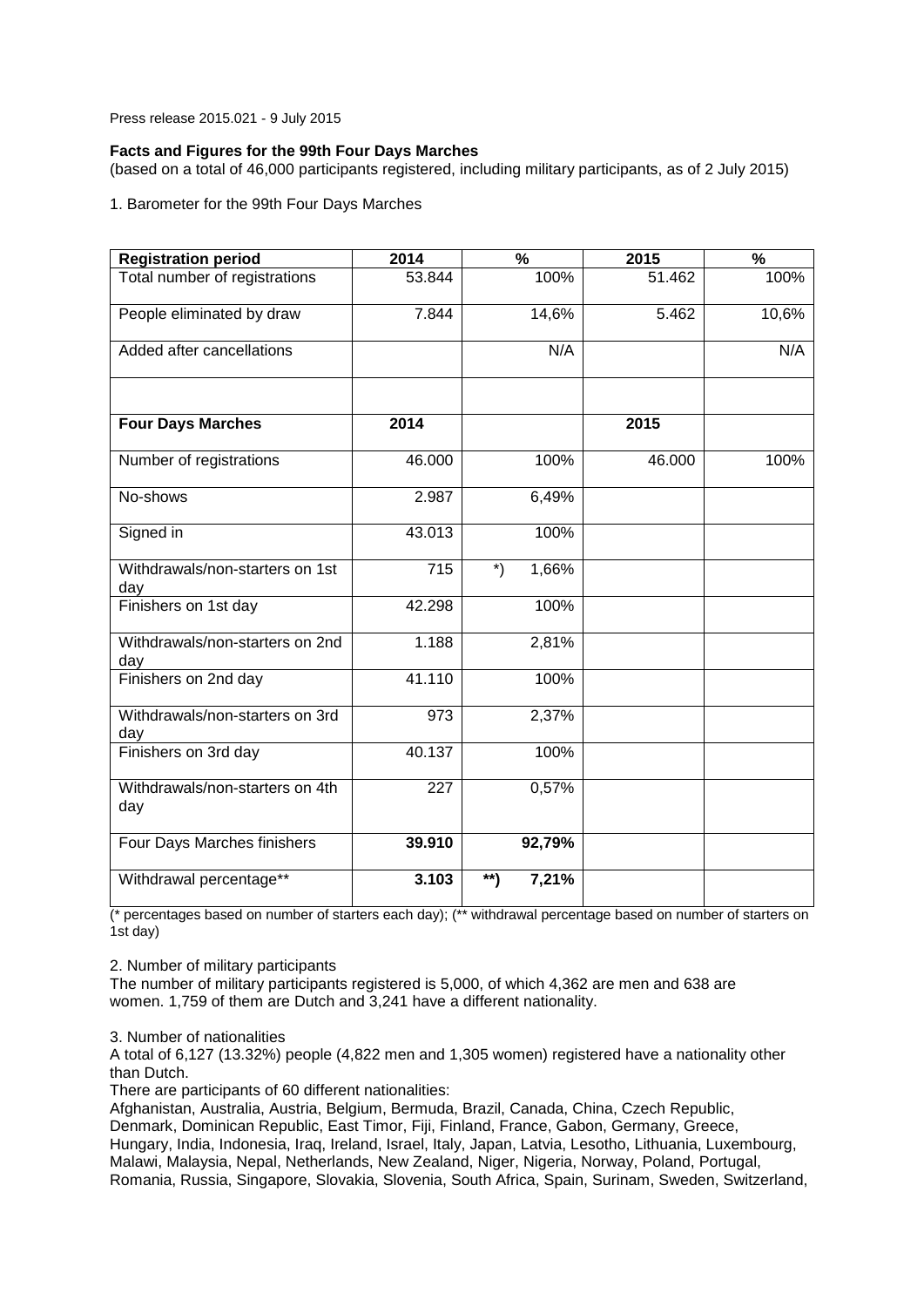Thailand, Trinidad & Tobago, Uganda, Ukraine, United Kingdom, United States, Uruguay, Venezuela, Vietnam and Zimbabwe.

4. Youngest and oldest participants

Of the people registered for the 99th Four Days Marches, 445 were born in 2003 and have turned/will turn 12 years old in 2015. 245 of them are boys and 200 are girls.

The youngest participant in the 2015 Four Days Marches is Sjoerd van de Laar from Velp near Grave. He will turn 12 on 30 December. The second youngest participants are Niek Janssen from Meijel (Limburg), Bor IJlst from Spijk (Gelderland) and Maaike Luijnenburg from Nieuwkoop. All three of them will turn 12 on 29 December. Maaike is the youngest girl to take part in the 99th Four Days Marches.

The youngest foreign participant is 11-year-old Max Endrizzi, who is from the USA but lives in Groesbeek. The youngest foreign girl is Brazilian Esmée Jamira de Meijer from São Paolo. The youngest participant to walk the 50-kilometre distance is Reinder Hoogeveen (12) from the Frisian village of Ureterp.

Both aged 92, the oldest participants in the 99th Four Days Marches are Mr Herman Dubie of Amsterdam and Mr Jan Zwijnen of Huizen. Mr Dubie is six weeks older than Mr Zwijnen. Mr Yrjö Saraste (91) from Helsinki, Finland, is the oldest foreign participant. Mrs Truus Verhaegh (88) of Velden near Venlo and Mrs Yvonne den Haerijnck (86) from the Belgian village of Koewacht are the oldest women.

Of the people registered for the 99th Four Days Marches, 7 men were born before 01/01/1926 and have turned/will turn 90 years old in 2015. No women born before 01/01/1926 have registered. 326 participants were born between 01/01/1926 and 31/12/1935 and will therefore celebrate a birthday in their 80s in 2015. 265 of them are men and 61 are women.

5. Oldest first-time entrants (m/f) from the Netherlands and from abroad in 2015 The oldest first-time entrant registered for the 99th Four Days Marches is 82-year-old Mr ArendJan Uil of Heiligerlee. He will be taking part in the 30-kilometre event. The oldest first-time entrant from abroad is 77-year-old Mrs Mildrid Solemsli from Saupstad in Norway. She will also be walking the 30-kilometre distance. The oldest first-time entrant in the 50-kilometre event is Mr Adri van Senten (71) from Vleuten.

6. Record walkers and anniversaries

Bert van der Lans (83) of Nijmegen will be trying to secure his 68th Four Days Marches Cross in 2015. He will walk the 30-kilometre distance. Dick Koopman (84) of Oudorp (Noord-Holland) is hoping to achieve his 66th Four Days Marches Cross in the 30km event, which will be this year's second highest reward. No less than 15 participants (13 males, 2 females) are going for their 50th Four Days Marches Cross. Two of the men are from Switzerland.

7. Number of people going for Reward 10: 1,493 participants (570 females, 923 males) Reward 25: 248 participants (77 females, 171 males) Reward 40: 42 participants (5 females, 37 males) Reward 50: 15 participants (2 females, 13 males) Reward 51: 6 participants (1 female, 5 males) Reward 52: 7 participants (2 females, 5 males) Reward 53: 9 participants (1 female, 8 males) Reward 54: 6 participants (2 females, 4 males) Reward 55: 1 participant (1 male) Reward 56: 0 participants Reward 57: 4 participants (4 males) Reward 58: 0 participants Reward 59: 1 participant (1 male) Reward 60: 0 participants Reward 61: 0 participants Reward 62: 0 participants Reward 63: 0 participants Reward 64: 0 participants Reward 65: 0 participants Reward 66: 1 participant (1 male)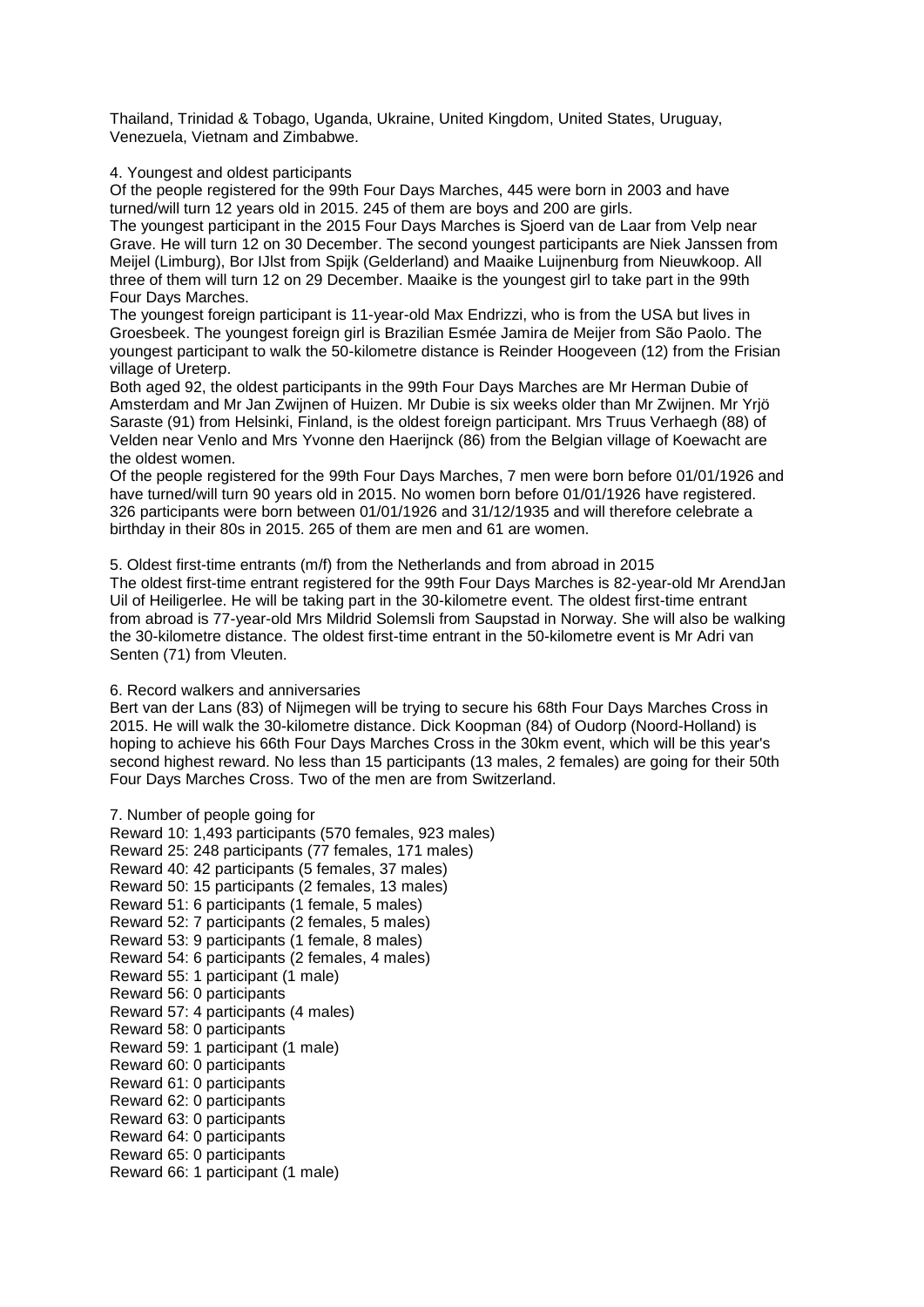Reward 67: 0 participants Reward 68: 1 participant (1 male)

8. Age spread on 2 July 2015

| Age category | Registrations | Percentage |
|--------------|---------------|------------|
| $11 - 20$    | 2.948         | 6,41%      |
| $21 - 30$    | 5.531         | 12,02%     |
| $31 - 40$    | 4.225         | 9,18%      |
| $41 - 50$    | 6.105         | 13,27%     |
| $51 - 60$    | 11.590        | 25,20%     |
| $61 - 70$    | 11.722        | 25,48%     |
| $71 - 80$    | 3.639         | 7,91%      |
| $81 - 90$    | 234           | 0,51%      |
| $91 - 100$   | 6             | 0,01%      |

9. Gender spread (total 46,000, including military participants, as of 2 July 2015) Of all 46,000 people currently registered, 27,139 (=59%) are male and 18,861 (=41%) are female.

10. Numbers for each distance (46,000, including military participants, as of 2 July 2015) Individual civilian registrations: 39,171 30km (individual) = 11,907 (=30.4%) 40km (individual) =  $19.232$  (=49.1%) 50km (individual) = 8,032 (=20.5%) Civilian group registrations: 1,829 participants  $30km$  (group) = 99 (=5.4%) 40km (group) =  $1,054$  (= $57.6\%$ ) 50km (group) =  $676$  (= $37\%$ ) Military individual registrations: 1,350 participants  $30km$  (individual) = 0 40km (individual) =  $454$  (= $33.6\%$ ) 40km (individual + marching kit) =  $896$  (= $66.4\%$ ) 50km (individual)  $= 0$ Military group registrations: 3,650 participants

 $30km$  (group) = 0 40km (group) =  $925 (=25.3%)$ 40km (group + marching kit) = 2,725 (=74.7%)  $50km$  (group) = 0

11. First-time entrants

The number of civilian participants registered for reward 1 is 6,356 (=70.2%). The number of military participants registered for reward 1 is 2,695 (=29.8%).

12. Number of participants in a wheelchair There will be 15 participants in a wheelchair in 2015.

13. Via Vierdaagse 1,500 people have registered through the Koninklijke Wandel Bond Nederland's (KWBN) Via Vierdaagse training programm.

14. KWBN members

14,356 KWBN members have registered for the 99th Four Days Marches.

15. Total number of (successful) participants

Barometers up to and including 2015 put the total number of people ever to have registered for the Four Days Marches at 1,700,300. The total number of people to have completed the Four Days Marches up to and including 2014 is 1,490,218.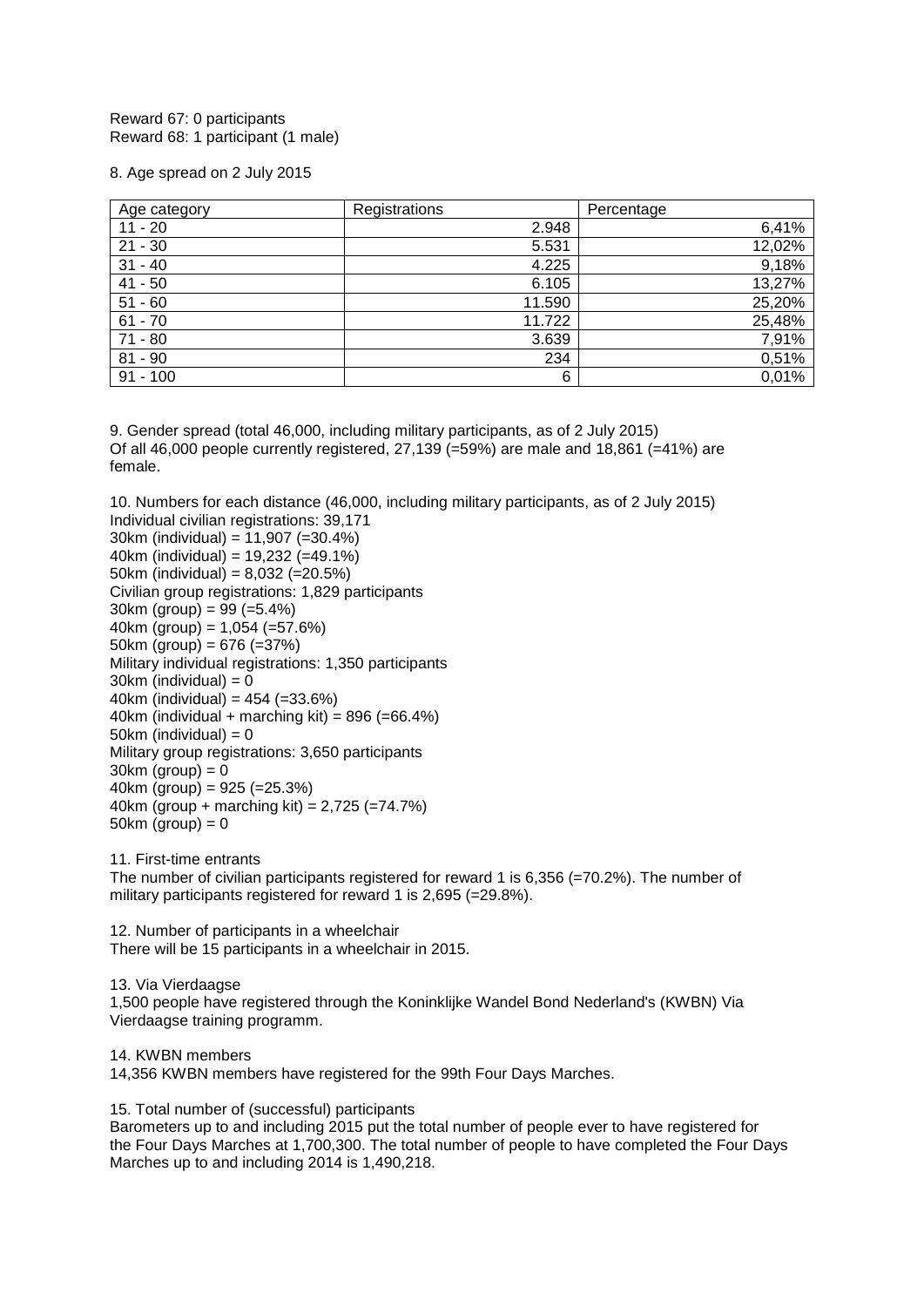16. Number of participants from each Dutch province Drenthe: total 807 participants, 439 men and 368 women Flevoland: total 583 participants, 358 men and 225 women Friesland: total 790 participants, 427 men and 363 women Gelderland: total 11,315 participants, 6,394 men and 4,921 women Groningen: total 644 participants, 336 men and 308 women Limburg: total 2,207 participants, 1,253 men and 954 women Noord-Brabant: total 7,787 participants, 4,248 men and 3,539 women Noord-Holland: total 3,575 participants, 2,036 men and 1,539 women Overijssel: total 2,174 participants, 1,206 men and 968 women Utrecht: total 2,439 participants, 1,439 men and 1,000 women Zeeland: total 669 participants, 372 men and 297 women Zuid-Holland: total 6,043 participants, 3,404 men and 2,639 women

17. Number of participants from each en-route town, based on postcode Nijmegen, 6500 - 6546: 2,292 participants, of which 1,255 men and 1,037 women Elst, 6660 - 6662: 331 participants, of which 185 men and 146 women Wijchen, 6600 - 6605: 570 participants, of which 309 men and 261 women Groesbeek, 6560 - 6562: 264 participants, of which 155 men and 109 women Cuijk, 5430 - 5432: 229 participants, of which 139 men and 90 women Arnhem, 6800 - 6846: 669 participants, of which 402 men and 267 women Beuningen, 6640 - 6642: 292 participants, of which 179 men and 113 women Grave, 5360 - 5361: 117 participants, of which 62 men and 55 women Malden, 6580 - 6581: 261 participants, of which 157 men and 104 women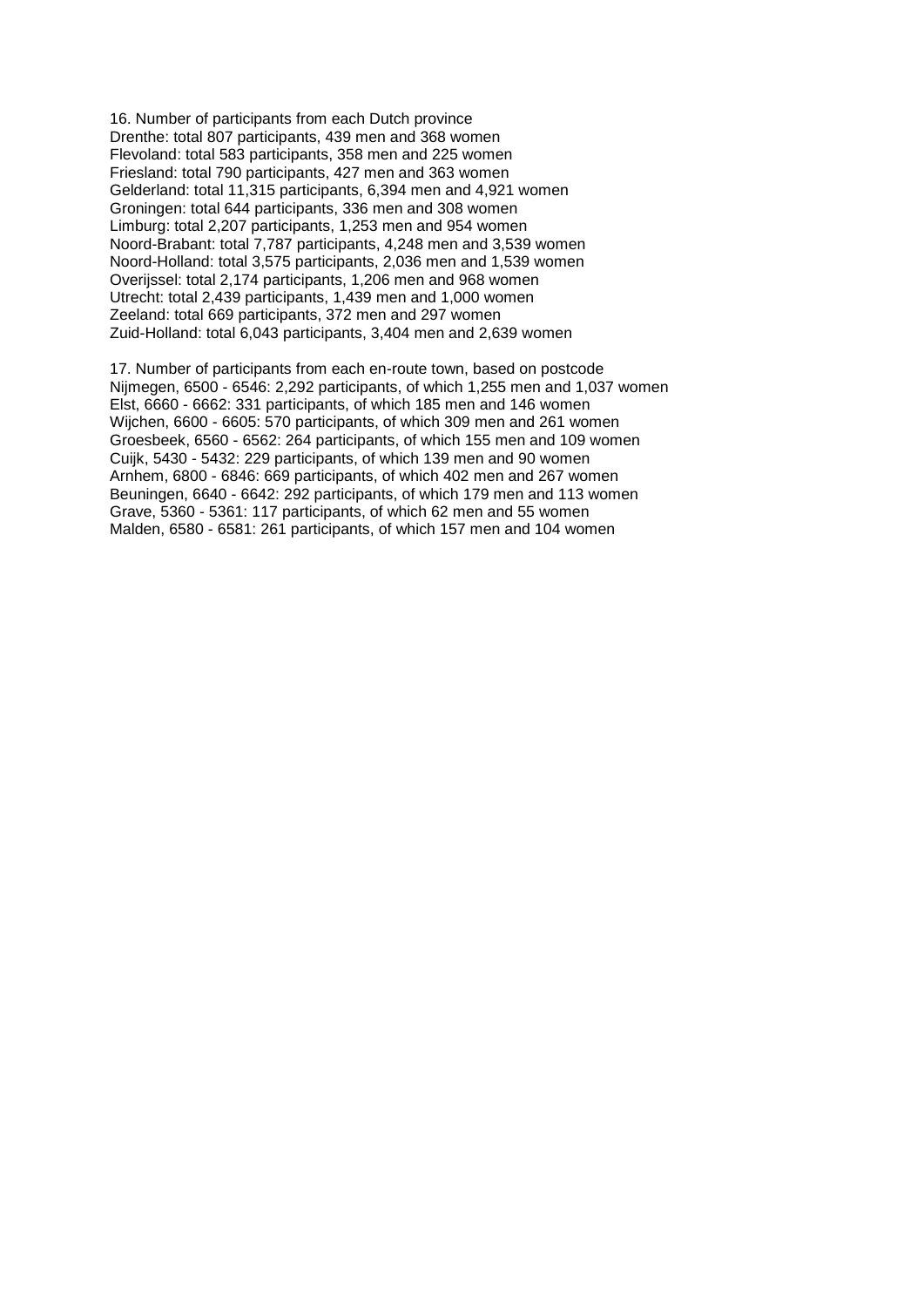Press release 2015.023, 17 July

# **Customers vote on new '100th shoe'**

### **Hi-Tec Sports involves walkers in developing special shoe**

Inspired by the saying 'If the shoe fits, wear it', the main Four Days Marches sponsor, Hi-Tec Sports, would like walkers to have the final say on the design of their new walking shoe, 'The 100th,' that is yet to be launched.

Over the last six months, Hi-Tec has secretly been developing a special walking shoe for the 100th Four Days Marches, taking place in 2016. The shoe is designed to meet the latest standards in comfort and quality. Before deciding on the final design in terms of colour and other details, Hi-Tec footwear developers are waiting for the results of a vote by the people who wear their sports and walking shoes.

The 'election campaign' will be announced and launched during a meeting of associates on Monday 20 July, on the eve of the start of the 99th Vierdaagse. A model of 'The 100th' will also be shown at the launch, when more specifications will be revealed. The choice Hi-Tec would like its customers to make will also be explained then.

#### **Contract renewal**

Hi-Tec Sports and Stichting DE 4DAAGSE will also sign a new sponsorship agreement during the meeting. The international sportswear brand is so pleased to be involved with The Walk of the World that the current sponsorship contract, due to expire in 2016, will already be renewed up to and including 2019. This will set Stichting DE 4DAAGSE up with an ambitious, international main sponsor for the next five years.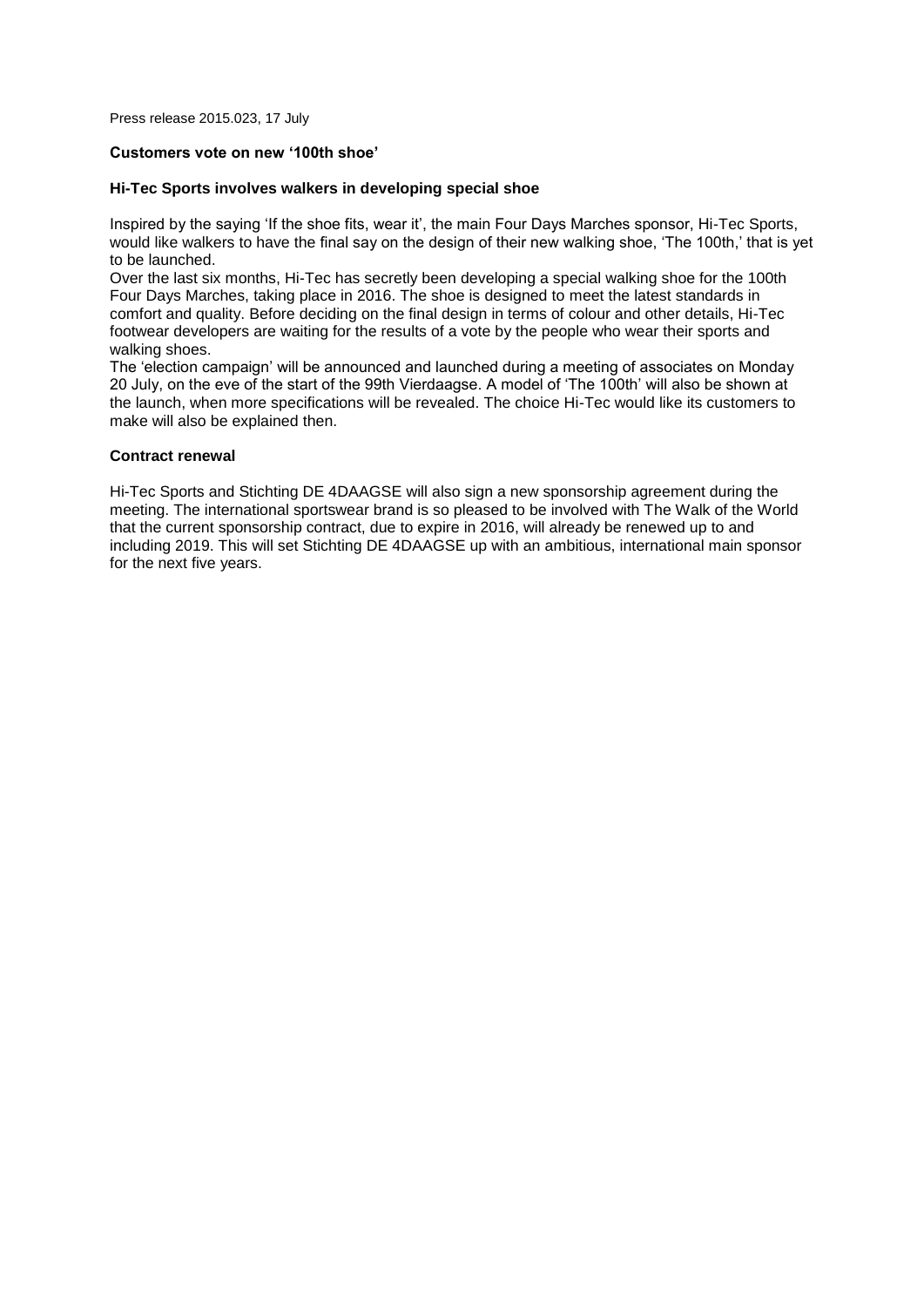Press release 2015.024, 17 July

# **More than 1,000 musicians performing at the 99th Walk of the World**

# **The Four Days Marches more musical than ever**

With over 1,000 musicians giving a total of almost 130 performances at 54 venues over seven days, the 99th Four Days Marches is set to be more musical than ever. The 'silent Entry' of 2014 and the big anniversaries celebrated by the Netherlands Marine Corps (350 years) and the German Bundeswehr (60 years) will all leave their mark on the musical atmosphere of the 2015 Four Days Marches.

As a mark of respect to the victims of the MH17 disaster and their relatives, it was decided that it would be most appropriate for last year's Entry to take place in silence. "We are even more confident in hindsight that we made the right decision under the circumstances," reflects March Coordinator, Johan Willemstein. "It was tough for the walkers, the spectators and of course the musicians themselves, but it was a poignant tribute all the same."

#### **Pulling out all the stops**

This year will well and truly make up for the lack of music at the 2014 Entry. Since the Netherlands Marine Corps is celebrating its 350th anniversary and the 60th anniversary of the German Bundeswehr will also be marked during the Four Days Marches, the musicians from the two organisations are going to pull out all the stops to bring some musical splendour to the 99th Four Days Marches. Both the entire Marine Band of the Royal Netherlands Navy and the Heeresmusikkorps Kassel will put on a spectacular show of music for the walkers and their crowds of supporters during the Entry on Friday 24 July.

#### **Detailed scenario**

The 'Vierdaagse Intocht & Muziek' department (Four Days Marches Entry & Music, or VIM for short) is responsible for the musical programme of the Four Days Marches. As early as March each year, the 'VIM' presents a detailed scenario to the board of Stichting DE 4DAAGSE. It is edited on a monthly basis and eventually weekly as the event draws near.

"Sometimes an orchestra cancels at the last minute, because it finds itself short of players during the holidays. Of course, the closer the day, the harder it is to find a replacement. In an emergency we have to change the scenario for the Entry a bit," says Theo Jetten, who arranges bands for the Four Days Marches on behalf of the VIM Committee.

The musical might of the Four Days Marches gets under way this year on Saturday 18 July, when Nijmegen's festival band, 'Uit de Dak', has the honour of performing at the Four Days Marches Executive Committee's official opening meeting. 'Uit de Dak' has roughly 15 members and has won several prizes for its performances.

# **Reserve list**

The VIM Committee's motto is 'Wherever the Four Days Marches is, there is music'. This means that musical performances will be organised to take place when people check in for the Four Days Marches at De Wedren, during each start and finish at Camp Heumensoord, on various stages along the route every day, and of course when the walkers return to De Wedren in the afternoon.

A whole host of bands and solo artists are due to perform at the 99th Four Days Marches, from groups of 60 musicians - both military and civilian - to the DJ duo, 'Wipneus en Pim'. The VIM has a reserve list of oompah bands for this week, as it is harder to secure larger groups during the summer.

# **[in text box]**

# **The Marine Band also has something to celebrate**

One of the many ways the Marine Band of the Royal Netherlands Navy will be celebrating the 350th anniversary of the Marine Corps, as well as the 70th anniversary of the band itself, is by releasing a special CD of marching music.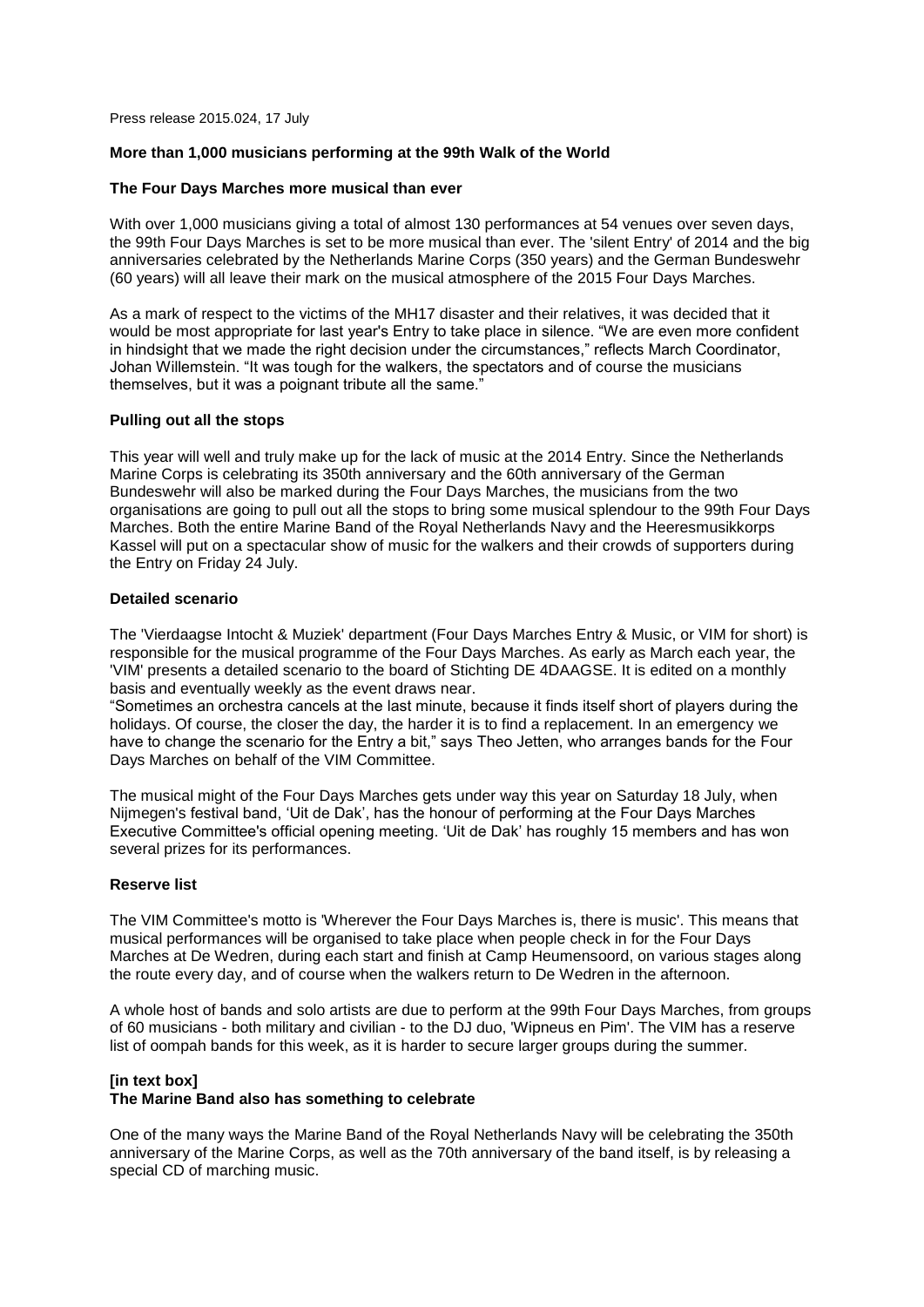The CD will be released on Tuesday 21 July when the Marine Band performs on the Four Days Marches stage on Cuijk's Maaskade. Since the CD consists entirely of marching music, the Four Days Marches is of course the ideal occasion for the presentation.

To give the anniversary celebrations of the Marine Corps even more of a boost, exactly 350 members of the Dutch navy will complete the Four Days Marches together, walking the Entry on Friday 24 July as one block. The block will also include a detachment of the 'Contact Oud-Mariniers' association, which we will be taking part for the 30th time this year. One member of the association is 81 year-old Mr Damen from Bemmel.

Several Fifes & Drums of the Marine Corps will be walking the whole Four Days Marches with their instruments, while the Steel Band will be performing on several occasions during the week too.

# End of press release

#### Note for editorial staff:

For more information, please visit www.4daagse.nl or get in touch with André Sonneville, Communications Department, Tel. +31 (0)651 605212 or email communicatie@4daagse.nl More information about the Marine Band of the Royal Netherlands Navy is available from: Ewold J. S. de Bruijne, bc. luitenant ter zee der eerste klasse (sd) KMR, Tel. +31 (0)6 182 603 52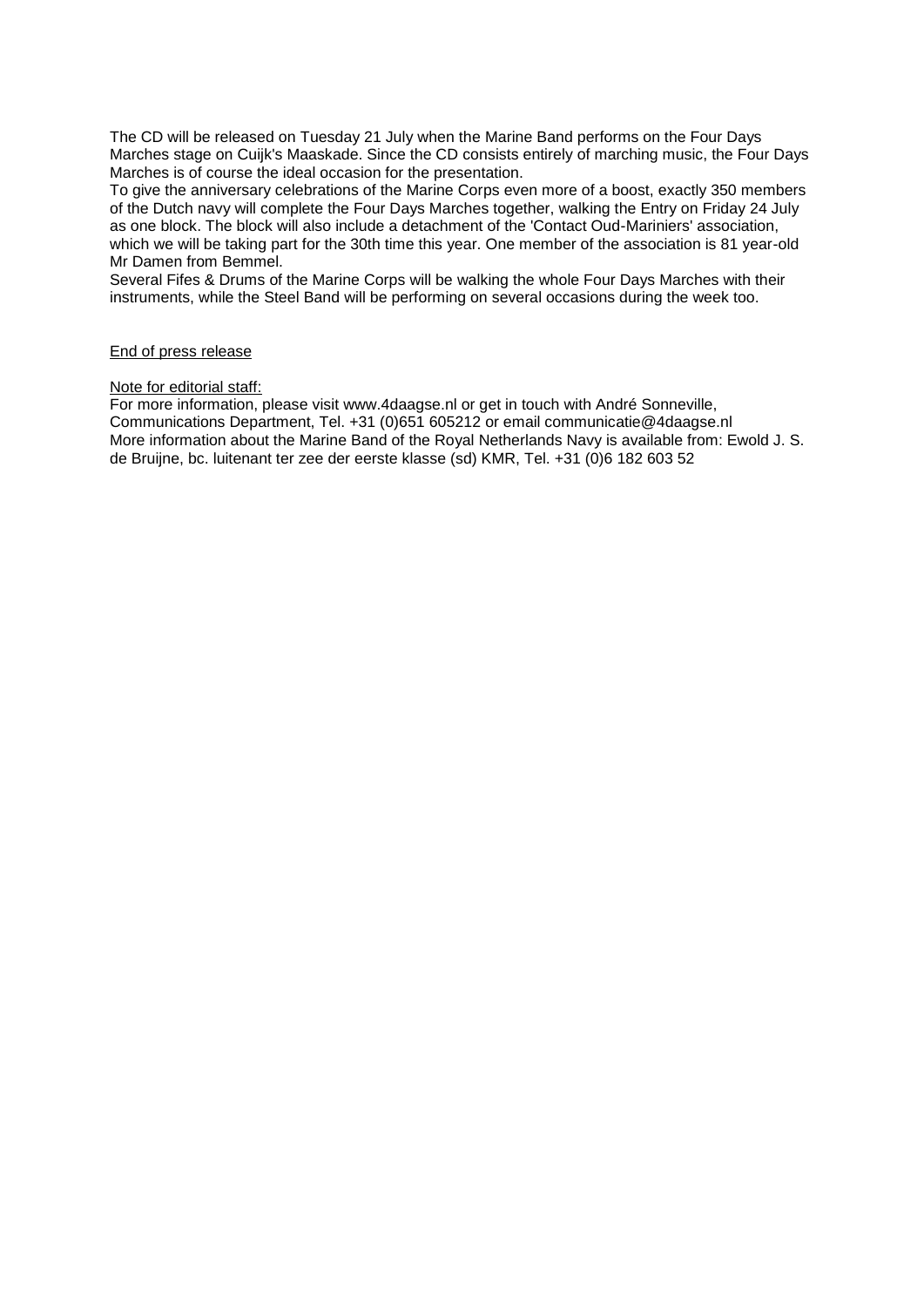Press release 2015.027, 24 July 2015

#### **Royally approved decoration presented for the 1.5 millionth time**

#### **Four Days Marches Cross shines all the more brightly for Anne**

The 99th Four Days Marches saw the presentation of the 1.5 millionth Four Days Marches reward. Anne Timmermans (14) from Ubbergen was the lucky walker. She received the reward at 12.48pm from Mr Ton Thomassen, Stichting DE 4DAAGSE's Head of Financial Affairs, at start/finish location De Wedren.

Anne was extremely surprised and delighted to be recognised in such a special way. "The Four Days Marches is already such a great party, but this makes it really and truly fantastic!" She has completed the Four Days Marches three times (30km) and was accompanied by her father.

Anne crossed the finish line as fit as a fiddle. Asked what she thinks is so great about the Four Days Marches, she replied: "Every day is nice, but the third day - the Day of Groesbeek - is even more special to me, as I pretty much walk past my house then." Desk clerk Marie-Thérèse van Delden had the honour of pinning the number '3' on to Anne's medal. Mr Thomassen was pleasantly surprised to find himself presenting the 1.5 millionth reward to such a young participant: "It's nice to see the next generation of walkers growing." As well as everlasting glory, Anne received a sportswear set from Hi-Tec, the main sponsor of the Four Days Marches. She said that she 'definitely wants to take part again next year!'

Walkers who successfully complete the marches have been presented with a royally approved decoration ever since the first Four Days Marches in 1909. After all, that is what the Four Days Marches Cross is: a reward for demonstrated marching skill.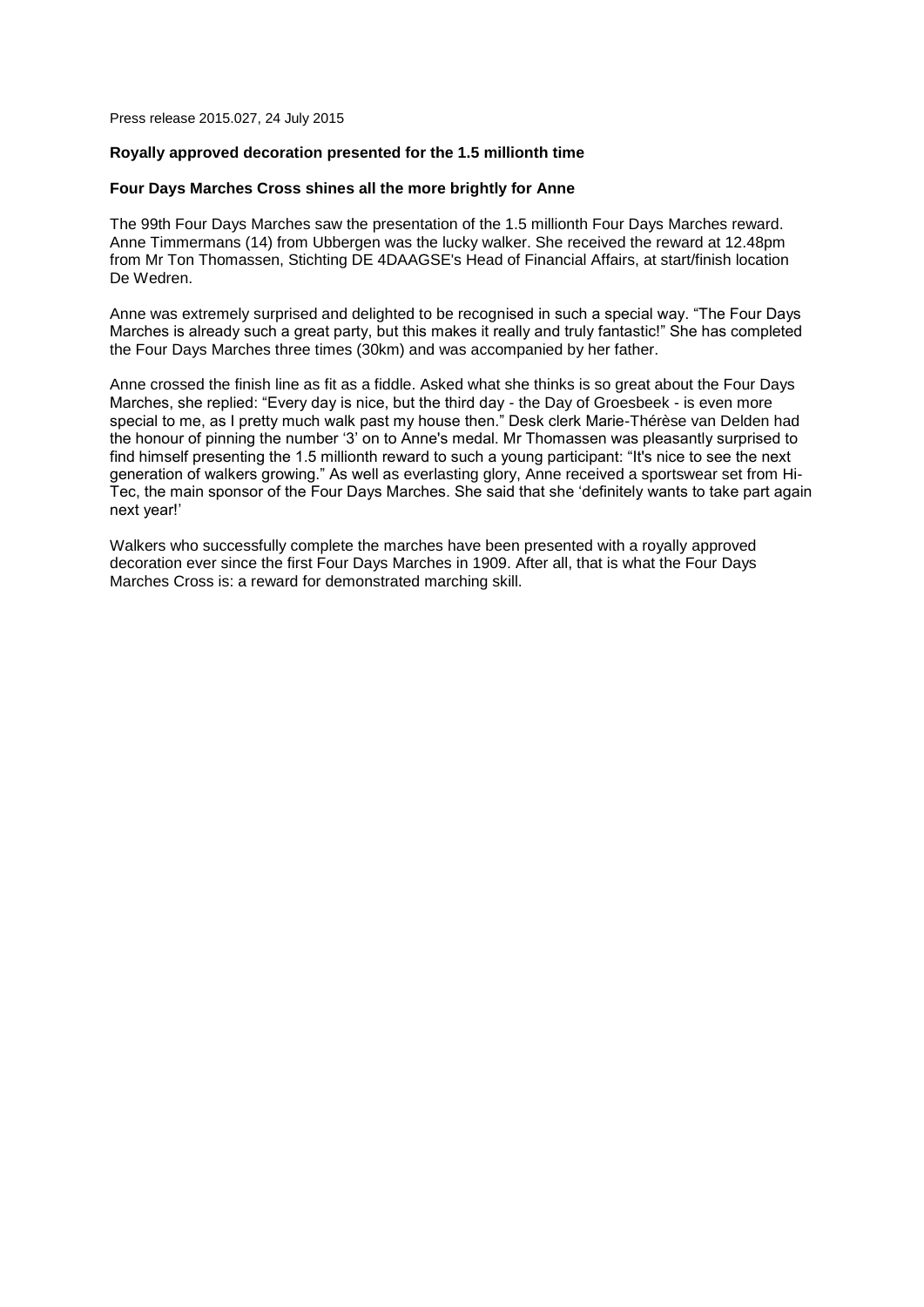# **Press releases - 100th Four Days Marches**

Press release 2016.001, 23 October 2013

# **1,000 days to the start of the 100th Four Days Marches**

### **Special committee is making preparations for memorable anniversary edition**

The countdown to the 100th edition of the Four Days Marches has begun. The anniversary edition of the world's biggest multi-day walking event is to be especially festive and memorable. The idea is for the 100th edition to be a 'normal' Four Days Marches in terms of the format. What is certain is that the high hopes entertained by some of a considerably larger number of participants will not be met. Regulations for participation in the 2016 Four Days Marches will be announced in the spring of 2014-.

Stichting DE 4DAAGSE has set up a special committee in the form of a foundation that is currently in the process of formation and will be called Stichting Honderdste Vierdaagse (One Hundredth Four Days Marches Foundation) that will be in charge of preparations for the anniversary edition. On 23 October 2013 there were 1,000 days to go to the start of the 100th Four Days Marches, according to calculations by the committee. To mark that date as the official start date of the work of the Stichting Honderdste Vierdaagse, a huge countdown banner was suspended from one of the towers of Nijmegen's De Vereeniging concert hall.

The special date of 23 October 2013 was also taken as the occasion to announce the first plans for the anniversary edition. In general terms, the 2016 edition of the walking achievement event will not differ greatly from previous editions. As always, walkers will set off on their daily 30-kilometre, 40 kilometre or 50-kilometre walk in the third week of July, largely following the same routes as ever.

# **No 100,000 participants**

Expansion of the army of walkers is possible only to a very limited degree. In terms of ensuring the enjoyment and safety of the walkers, the routes are already nearing their maximum capacity. And access to the region and the accommodations for overnight stays are also -under pressure. The organisers are therefore exploring the possibilities of raising the current limit of 46,000 entries by a few thousand.

"Any speculations to that effect that are already doing the rounds now in the world of walking are unfounded. We need time to make a careful and reasonable assessment, and that's why we're calling for patience," said the organisers of the Four Days Marches in a statement.

#### **Over 130 ideas**

Over the past period, the organisers have received over 130 highly varied ideas on how to add an extra festive and sporty touch to the 100th Four Days Marches. The approximately 30 suggestions that were selected from these ideas will over the coming period be subjected to a feasibility study. The exact plans will gradually be announced over the coming two years-, although some of the plans will be kept secret up to very last moment. There will in any case be an exhibition about the history of the Four Days Marches. The topic of sus-tainability will also be highlighted in various initiatives, such as the Four Days Marches Forest.

# **Organisation**

Stichting Honderdste Vierdaagse, which is taking care of preparations for the 2016 Four Days Marches, is made up of volunteers who will provide input from the various disciplines they represent. Ron Adriaans, secretary of KNBLO, the Dutch Walking Association, is the chairman. The other members of the committee are Jeannine Liebrand, Anneke Bruisten, Martine Willemstein, Marcel Claassen, Chris Crucq and Bram Brinkman.

A Recommendations Committee will also be set up. As soon as all the seats have been assigned, an announcement will be made of who will sit on the Recommendations Committee.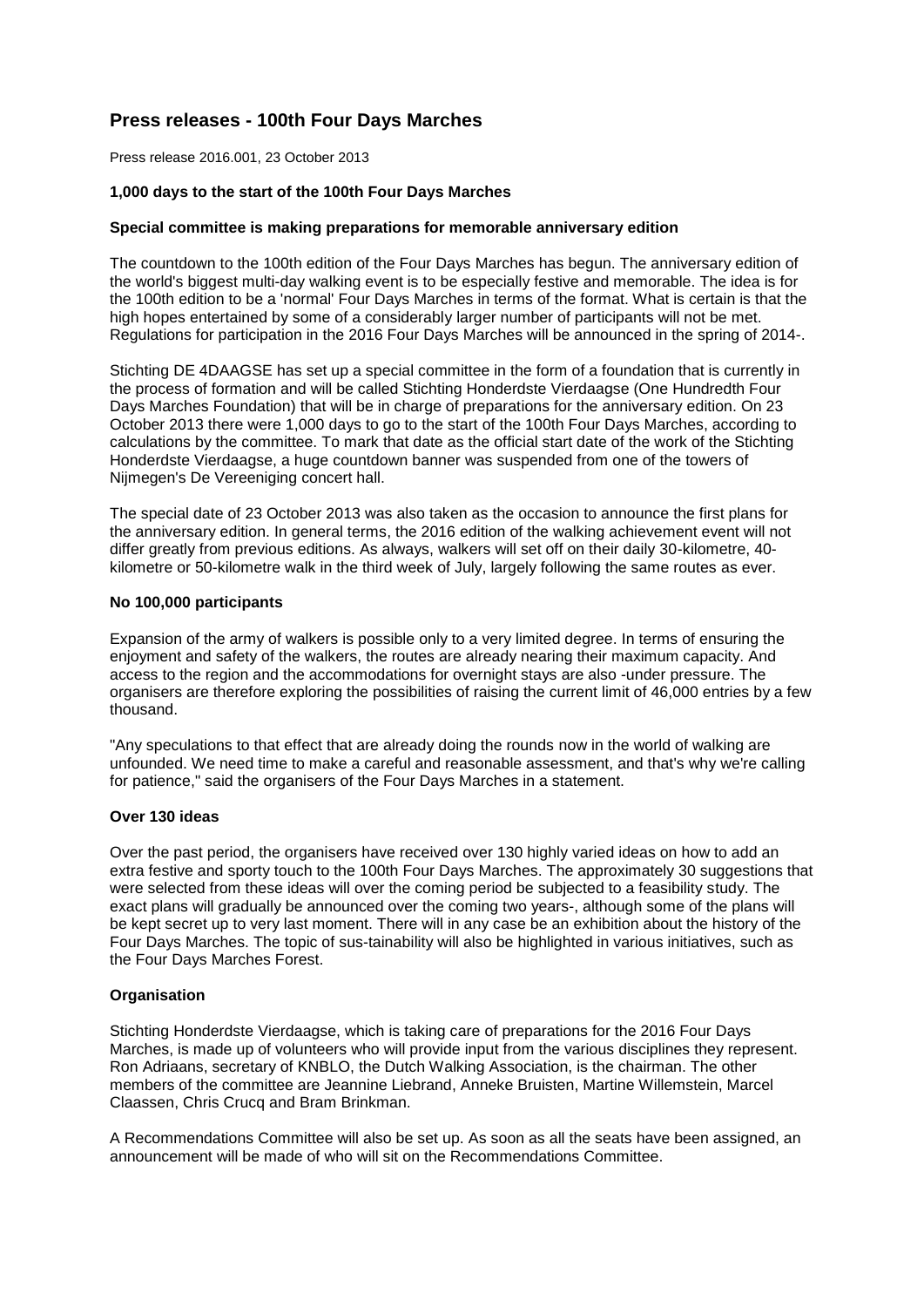# **History of the Four Days Marches**

On 3 April 1908, the Dutch Walking Association Nederlandse Bond voor Lichamelijke Opvoeding was founded. One of first things this new association did was to organise a four-day walking event in 1909, which was intended primarily for servicemen and women. Participants could start from any of 15 locations across the Netherlands. 306 walkers took part in that very first edition. Starting in Utre-cht, the gradually growing army of walkers was put up at the Prins Hendrik -barracks in Nijmegen on the third day of the 1912 edition, which also finished on the grounds of barracks on the fourth day. It turned out to be a successful experiment, as the walkers were regularly received in Nijmegen in subsequent years-. In 1925, Nijmegen became the Four Days Marches permanent start and finish location.

The Four Days Marches have meanwhile grown into a high-profile sporting phenomenon in the Netherlands, with 46,000 entries every year, approximately 1 million people lining the routes, and many more following the event through the media.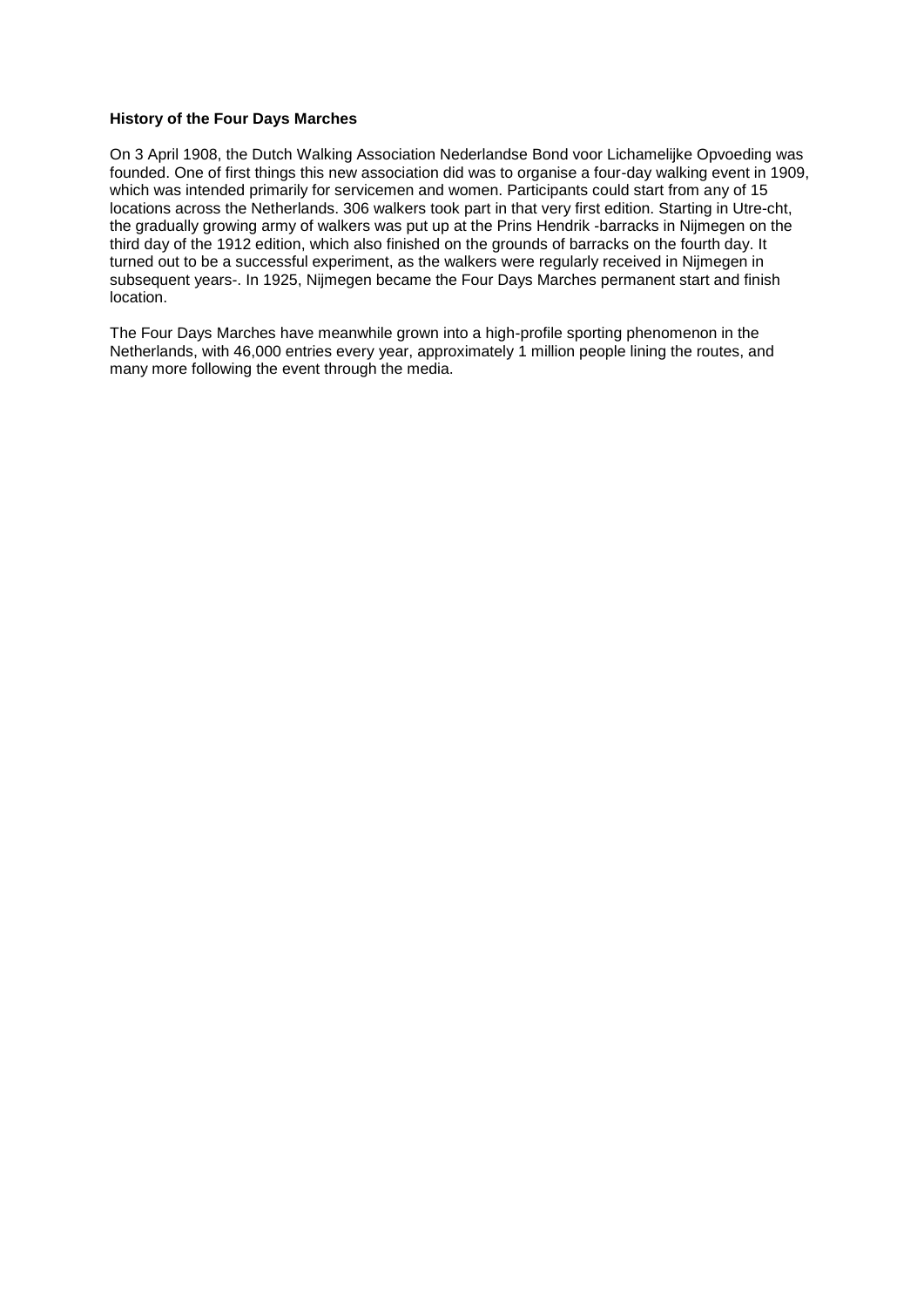Press release 2016.002, 22 January 2014

# **100th Four Days Marches open to maximum of 50,000**

# **Advantage in 2016 registration for walkers who participated persistently from 2010**

The maximum number of registrations will be increased to 50,000 exclusively for the 100th Four Days Marches in 2016. Walkers who have successfully completed the Four Days Marches at least four times between 2010 and 2015 will be guaranteed a starting ticket for the 100th edition. Civilian groups will also need to have walked the Four Days Marches as a group at least four times within this period. Participants aged 12 to 15 inclusive and first-time entrants registering through the Via Vierdaagse training and support programme will also be guaranteed a starting ticket.

Based on figures for previous years, the board of Stichting DE 4DAAGSE expects to have some 12,000 starting tickets available through the draw to the remaining 'non-exempt' participants. The draw will be weighted for many of these participants, according to the number of Four Days Marches Crosses they have already achieved. Participants excluded by the draw in 2014 and 2015 will also have a weighted, i.e. increased, chance in the draw.

#### O**ne-off increase**

A maximum of 50,000 walkers will be able to take part in the 100th Four Days Marches in 2016, instead of the 46,000 in recent years. This is a one-off increase. Stichting DE 4DAAGSE and its organisational partners – including the 12 Four Days Marches municipalities and the Dutch Ministry of Defence – need to take a range of complex measures in order to guarantee the safety and minimum walking comfort needed on the existing routes for 50,000 participants. It is not possible to make major changes to the route and the organisers will have their hands full keeping the army of 50,000 walkers moving in 2016.

#### **Children**

Stichting DE 4DAAGSE has opted to give the youngest participants preferential treatment, since "children are the future". Participants who turn twelve years old in the year that they walk the Four Days Marches have been exempt from the draw for years now, with some 400 new young walkers taking part each year as a result.

In due course, Stichting DE 4DAAGSE will specify the rules governing registration for the 100th Four Days Marches in a protocol. The key provisions of this protocol are being published now so as to prevent further speculation about the possibilities of guaranteed participation in 2016.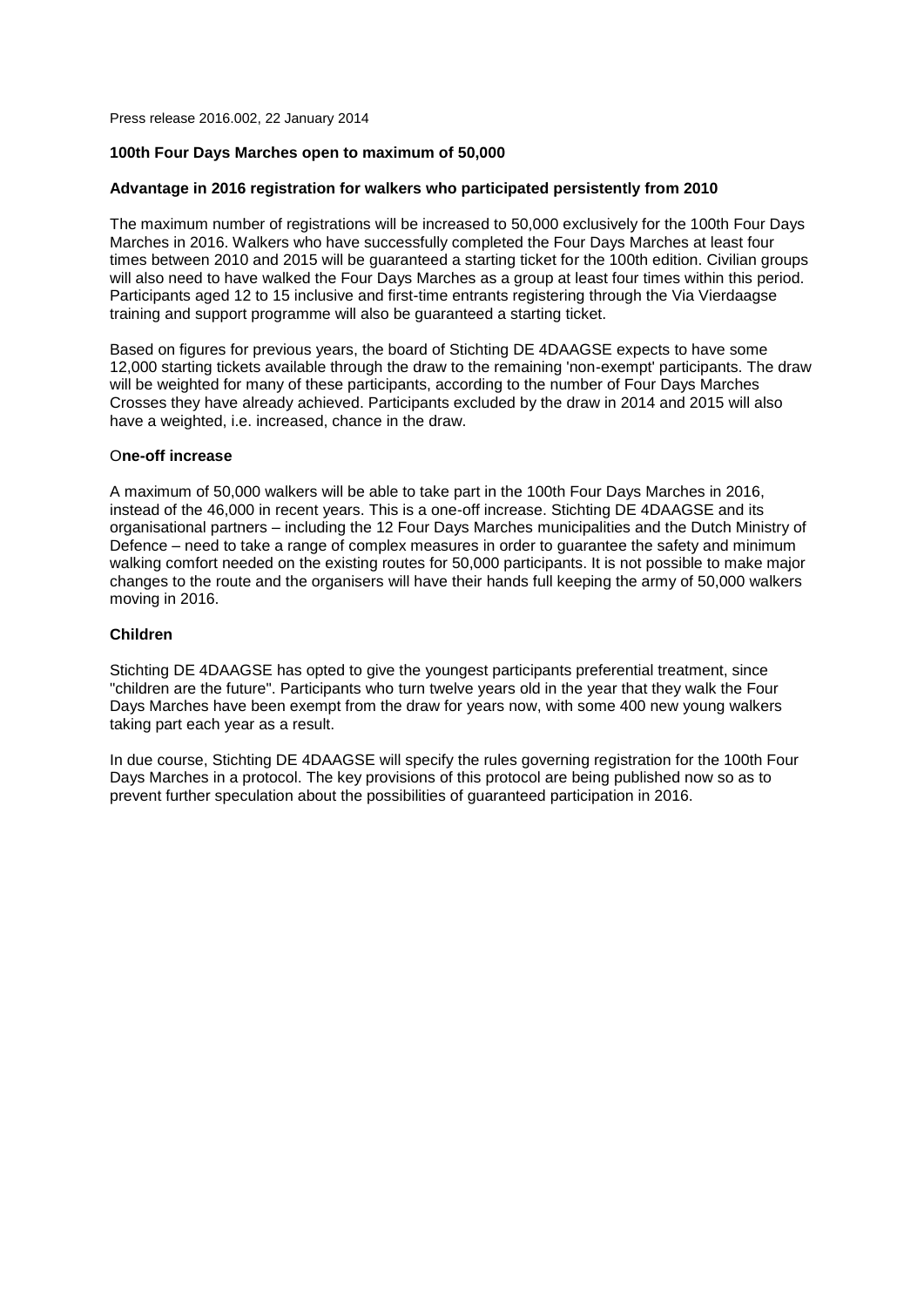Press Release 2016.003, 4 April 2014

# **Trees planted for 100th Four Days Marches in 2016**

#### **Four Days Marches forest makes march routes even greener**

The 'Four Days Marches forest' was unveiled on Friday 4 April 2014 in Park Lingezegen, along the route of the first marching day of the Nijmegen Four Days Marches. The anniversary slogan for the hundredth Four Days Marches in 2016 has also been revealed - 'Wie wandelt wordt honderd' (Those who walk will turn 100).

The 100th edition of the Four Days Marches will be held in 2016 and will be even more festive than usual. A special committee has been preparing the anniversary activities for almost two years now. Following on from the celebration on 23 October 2013 (1,000 days to go to the 100th), the presentation of the Four Days Marches forest is the second milestone on the way to 2016. The young trees will grow into a beautiful forest in Park Lingezegen, Overbetuwe municipality, over the next two years. The period of growth represents the build-up to the anniversary's climax - the start of the 100th Four Days Marches on 19 July 2016.

#### **Green route**

Walking and nature go hand in hand, and it is key for Four Days Marches participants to be able to enjoy a nice green route around Nijmegen. This is why the anniversary committee got in touch with Park Lingezegen, situated between Nijmegen and Arnhem. The park's organisers were full of enthusiasm for the idea of a 'Four Days Marches forest'.

A location has been selected in the park along the route of the 'Day of Elst', on the corner of Breedlersestraat and Kattenleger, and the forest's first trees were planted there on the Netherlands' version of Arbor Day, 'Nationale Boomfeestdag', in March 2014.

### **Ecological stepping stone**

The Four Days Marches forest has an area of around 2.5 hectares and contains thousands of trees, ranging from willow, poplar, oak, sweet cherry, hornbeam and hawthorn, to dog rose, alder buckthorn and one apple tree. The designers of the Four Days Marches forest, Jan Heersche and Astrid Harsveld of the Ministry of Economic Affairs' Government Service for Land and Water Management, also see the forest as an ecological stepping stone for the poplar admiral butterfly, which they hope will eventually start to inhabit the area between the Rhine and Waal.

A bench for walkers to rest on has also been placed next to the Four Days Marches forest. Flanked by a walnut tree, the bench was a gift from Stichting DE 4DAAGSE to Park Lingezegen. Walkers will be encouraged through Four Days Marches media sources to help maintain 'their' forest.

#### **Sustainability**

As part of its sustainability measures (CO2 reduction), Stichting DE 4DAAGSE is planning to facilitate new green areas at several points along the route over the next few years. They will look for suitable sites, in consultation with the municipalities the route passes through. The 'Four Days Marches vineyard' was already planted at winery De Colonjes in Groesbeek in 2013. The two thousand vines that were planted will hopefully produce the first 'Four Days Marches wine' in the anniversary year 2016.

#### **Anniversary slogan and Recommendations Committee**

The Four Days Marches forest was opened with the unveiling of a large sign bearing the anniversary slogan 'Wie wandelt wordt honderd' (Those who walk will turn 100). All other anniversary activities will also be presented with this motto. Members of the Recommendations Committee formed to support the anniversary committee unveiled the sign.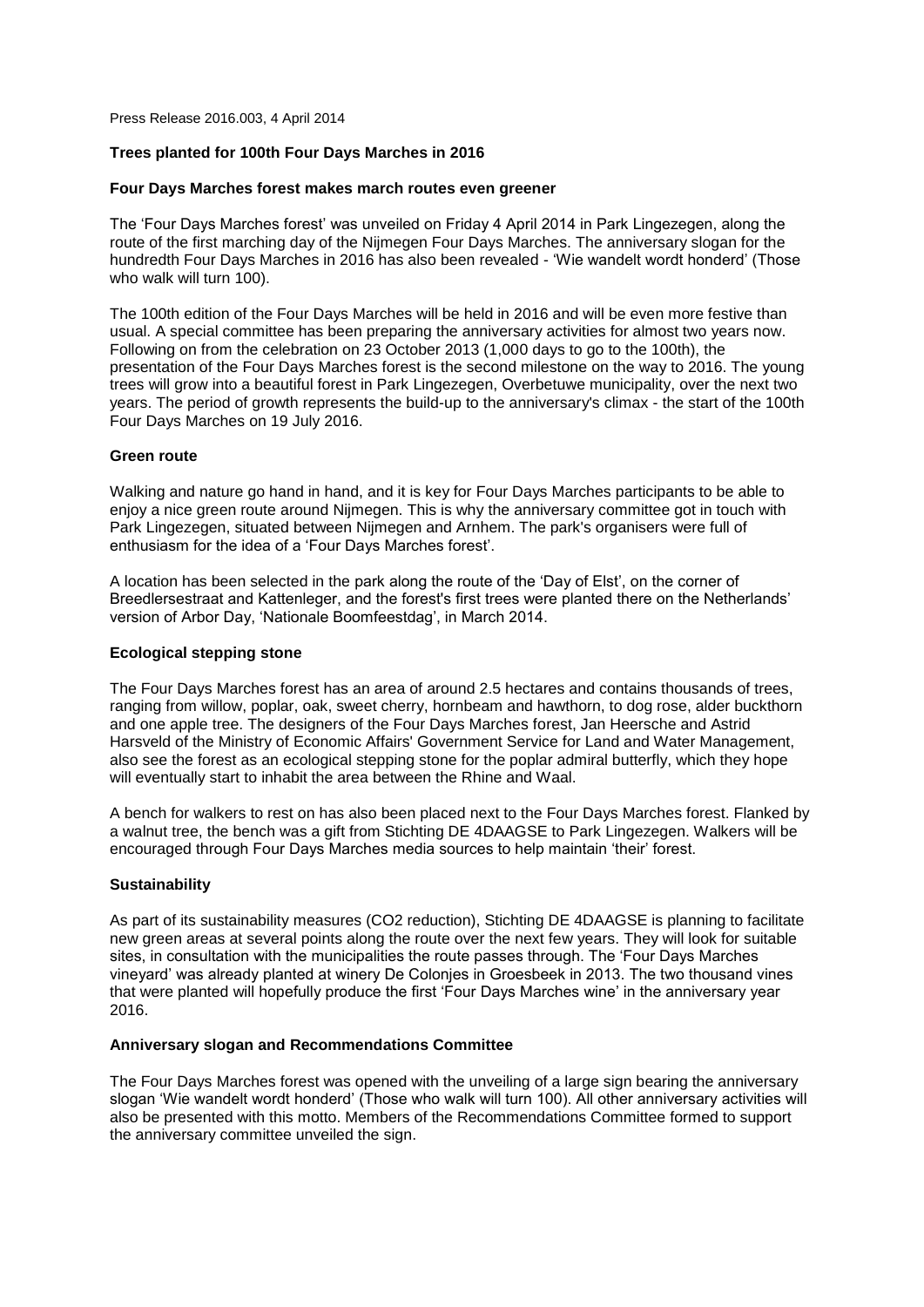All sectors that are important for the Four Days Marches are represented in the Recommendations Committee:

Province of Gelderland: Clemens Cornielje, King's Commissioner in Gelderland. Nijmegen City Council: Hubert Bruls, Mayor.

Dutch Ministry of Defence: Peter van Uhm, former Commander of the Armed Forces.

Health-care sector: Cathy van Beek, member of UMC St Radboud's Executive Board.

Sponsoring: Teun Verheij, Managing Director of Albron.

Sport: Olga Commandeur, former athlete and sport presenter.

Tourism: Jurriaan de Mol, Managing Director of Regiomarketing Gelderland.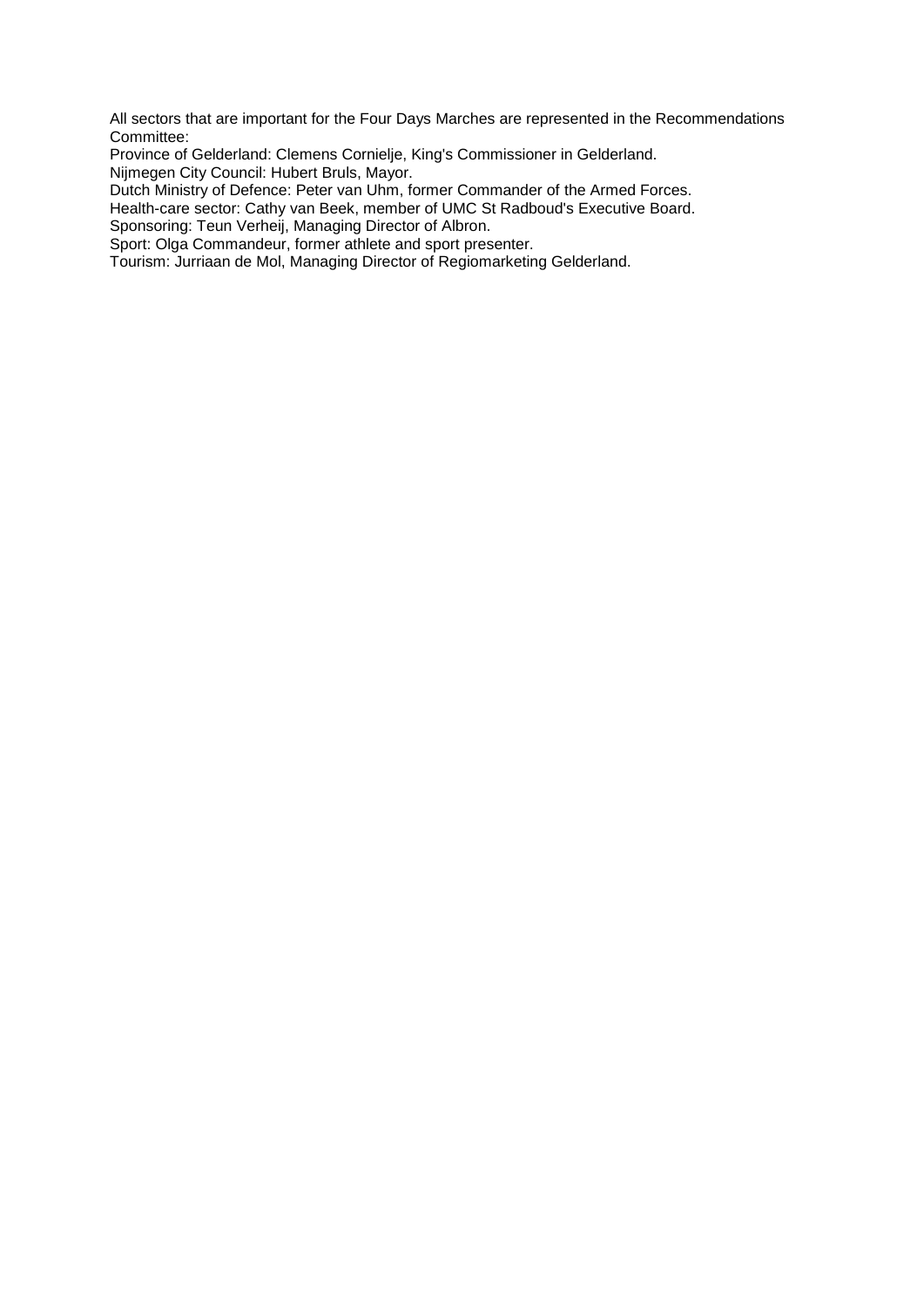PressRelease2016.004 - 19 December 2014

#### **Four Days Marches participants can opt to walk 55km**

A special one-off 55km route will be open to walkers in 2016 to mark the 100th edition of the International Four Days Marches Nijmegen. The 55km route is an extended distance, and the existing 30, 40 and 50km routes will still apply.

Earlier this week, the board of Stichting DE 4DAAGSE gave the green light for the extended 55km route. Mayor Luciën van Riswijk of Druten was the first to be informed of the decision by a special delegation of board members. Druten has organised various fun activities in recent years, with a view to being able to welcome walkers again during the 100th Four Days Marches in 2016.

Participants will pass through Druten on the second day, the Day of Wijchen and Beuningen, making Druten the thirteenth official Four Days Marches en-route municipality for one year only in 2016. Talks will be held with Druten over the next few months to determine the best way to tackle traffic and safety issues. The other en-route municipalities will also be involved in the talks. The extensions for the 55km distance have currently been planned for Driel (municipality of Overbetuwe, Day of Elst), Groesbeek (municipality of Berg and Dal, Day of Groesbeek) and Beers (municipality of Cuijk, Day of Cuijk).

Up until 1966, 55km was the regulation distance for men aged between 19 and 50 taking part in the Four Days Marches. This time, anyone can opt for this distance. The board of Stichting DE 4DAAGSE decided to reintroduce the distance for one year only based on recommendations from Stichting 100ste Vierdaagse, which is preparing the festivities for the 100th edition in 2016, as well as from the Association of Holders of the Four Days Marches Gold Cross and other parties.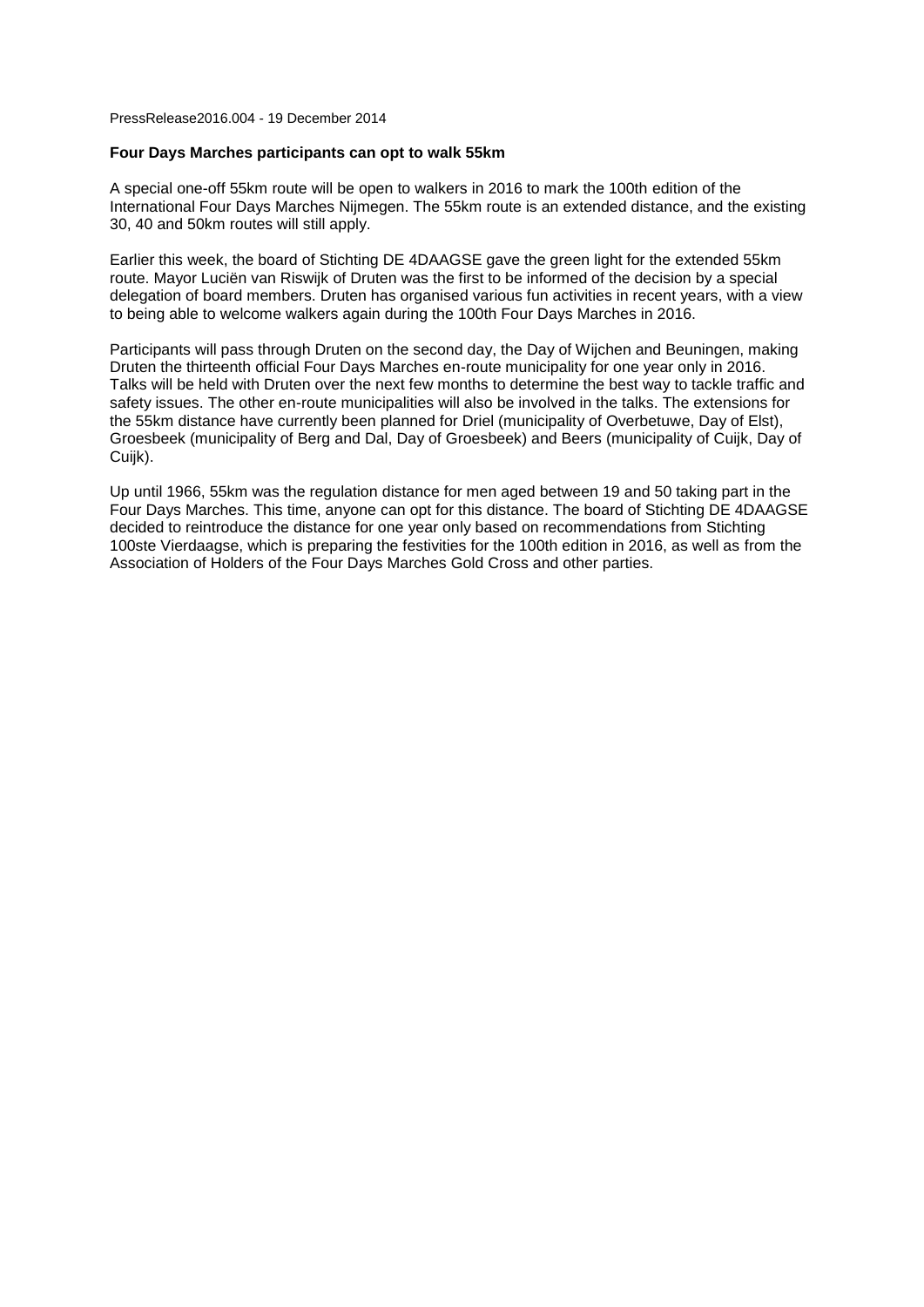PressRelease2016.005 - 20 July 2015

# **Registration of Dutch military participants for the 100th edition**

#### **Same rules as for civilians**

Dutch military participants will be subject to the same registration rules as civilian participants for the 100th Four Days Marches in 2016.

Individual military participants must have successfully completed the Four Days Marches four times during the period from 2010 to 2015 inclusive in order to be guaranteed a military starting ticket in 2016. Military detachments must have taken part in the Four Days Marches as a detachment at least four times during the same period. Detachments must consist of at least eleven participants, and no more than the average number with which they took part between 2010 and 2015. If not all of the available starting tickets can be issued under these regulations, a draw will be held among participants who do not meet the requirement.

The Dutch Ministry of Defence and Stichting DE 4DAAGSE came to an agreement on the registration protocol for the 2016 Four Days Marches just before the start of the 99th edition. In making these agreements, the Ministry of Defence remains in line with the registration protocol that Stichting DE 4DAAGSE previously drew up for individual civilian participants and groups. "We are delighted to now be able to announce the procedure for next year's military registrations. All military participants concerned are currently in Nijmegen, so we can let them know which registration regulations apply to them," explains Johan Willemstein, Chairman of Stichting DE 4DAAGSE.

Next month, Stichting DE 4DAAGSE will contact the military detachments that took part four times between 2010 and 2015. "We need to check whether our administrative records for them are correct and we also want to consult with them to establish the average number of participants," says Willemstein. "This way, both the detachments and we, the organisation, will know the maximum number of participants that can be registered in 2016 well ahead of schedule."

These rules also apply to international military participants who are part of the 'small contingents'. International military participants from the 'delegation countries' are subject to the usual registration rules, which are based on maximum participant numbers agreed with Stichting DE 4DAAGSE. The delegation countries are Germany, Switzerland, Great Britain, Canada, France and the Scandinavian countries.